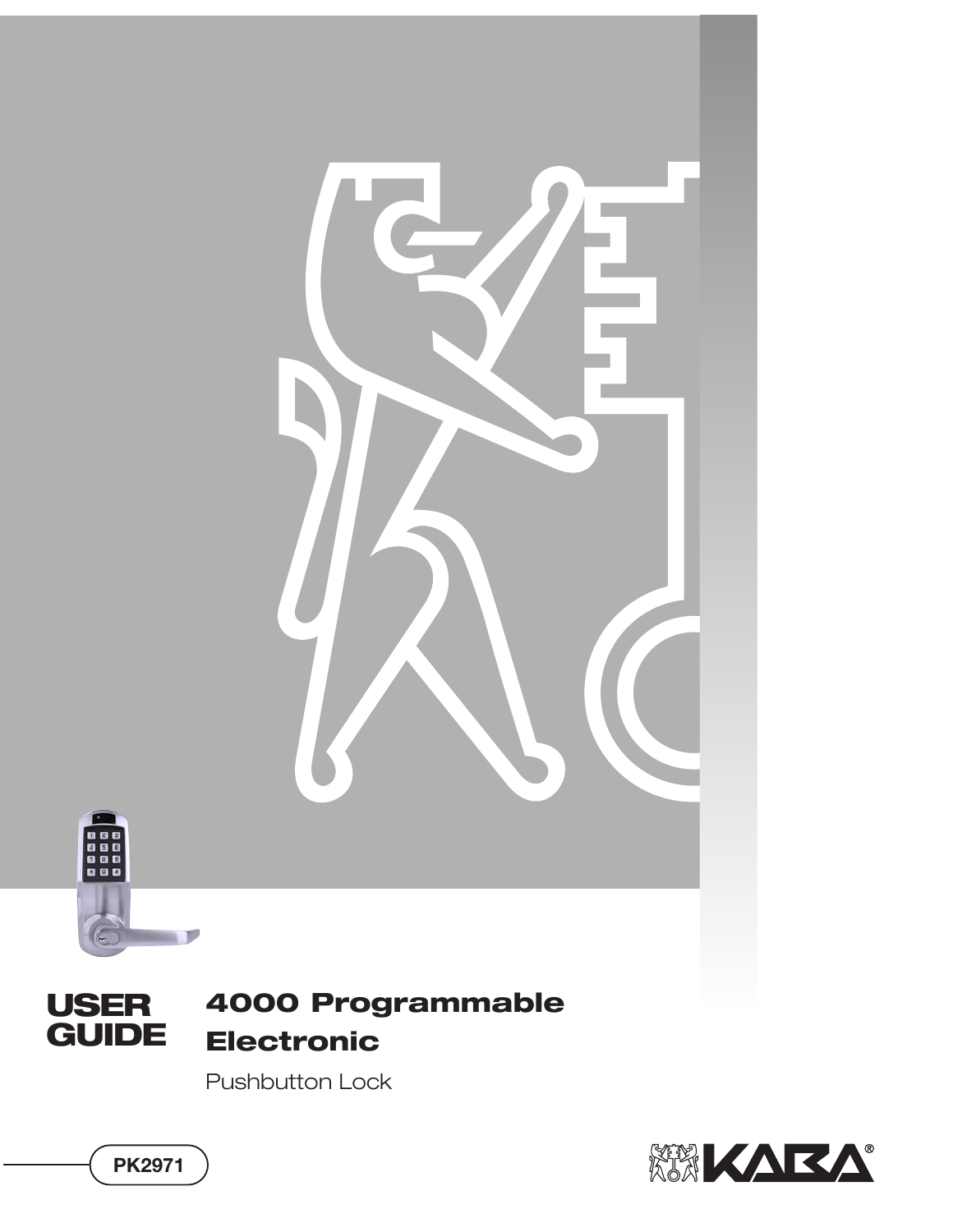4000 Programmable Electronic Pushbutton Lock User Guide

A publication of KABA ILCO, Inc. 7301 Decarie Blvd. Montreal, Quebec Canada H4P 2G7

*Printed in Canada, 2003 Copyright by Kaba Ilco Inc., 2003 All rights reserved.*

*No part of this book may be reproduced or transmitted in any form or by any means, electronic or mechanical, including photocopying, recording, or by any information storage and retrieval system, without prior written permission from the Publisher.*

*The information contained in this publication is accurate to the best of KABA ILCO's knowledge.*

*Specifications are subject to change without notice.*

PK 2971/09/03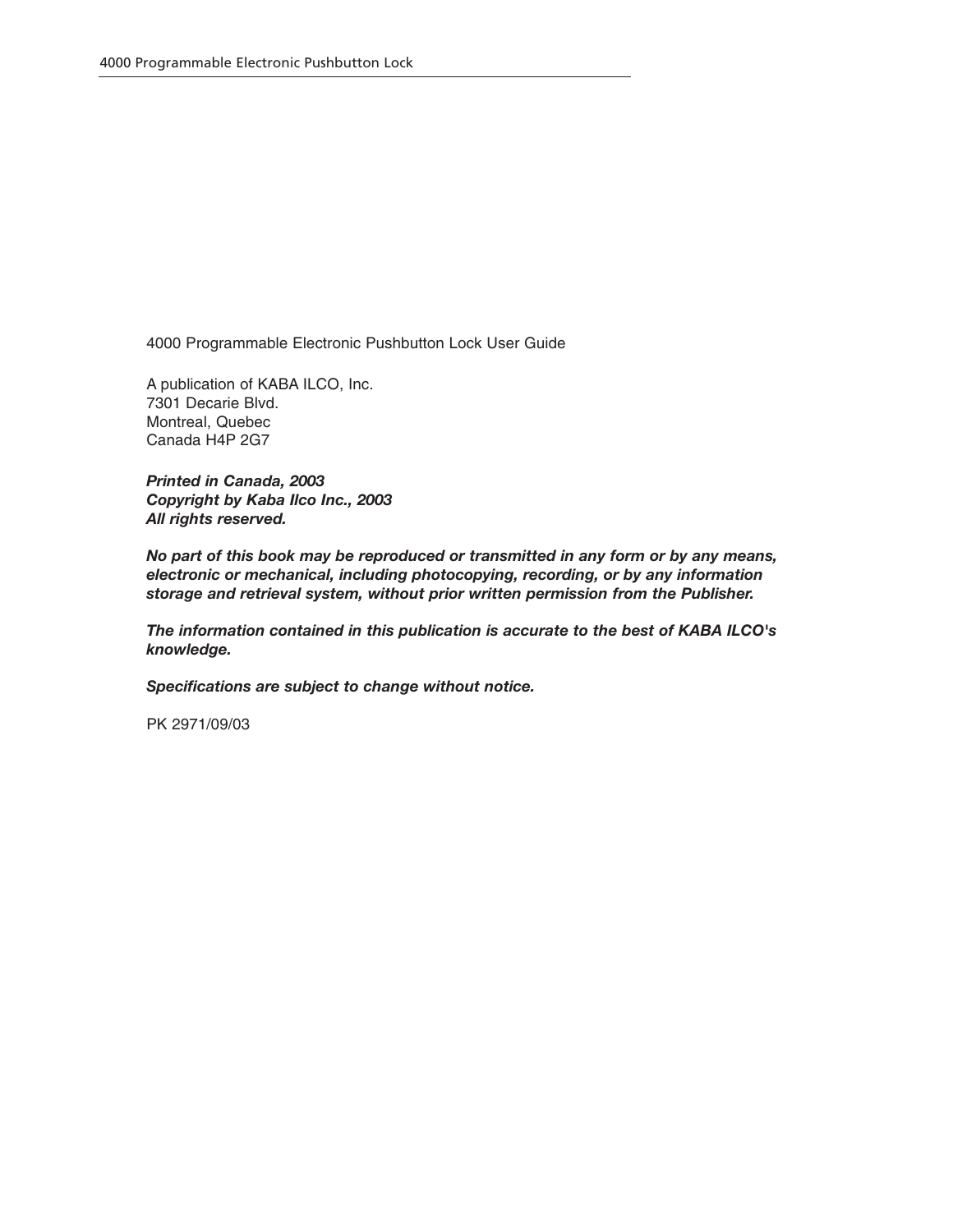# **TABLE OF CONTENTS**

| 1.3.1 Passage Mode and Access Restrictions3              |
|----------------------------------------------------------|
|                                                          |
| 1.4 Low Batteries and Battery Replacement: 4             |
|                                                          |
|                                                          |
| 2. Programming PIN Codes and Setting Features 6          |
|                                                          |
|                                                          |
|                                                          |
|                                                          |
|                                                          |
|                                                          |
|                                                          |
|                                                          |
|                                                          |
| 2.4.2 Perform a Programming Session 11                   |
|                                                          |
| 2.4.4 Commands Available with a                          |
|                                                          |
| 2.5 Manual Programming Reference Chart 14                |
| 2.5.1 Setting Parameters using Default Configuration  15 |
|                                                          |
|                                                          |
| 2.8 Reset Button (Forgotten Master Code) 16              |
|                                                          |
|                                                          |
|                                                          |
|                                                          |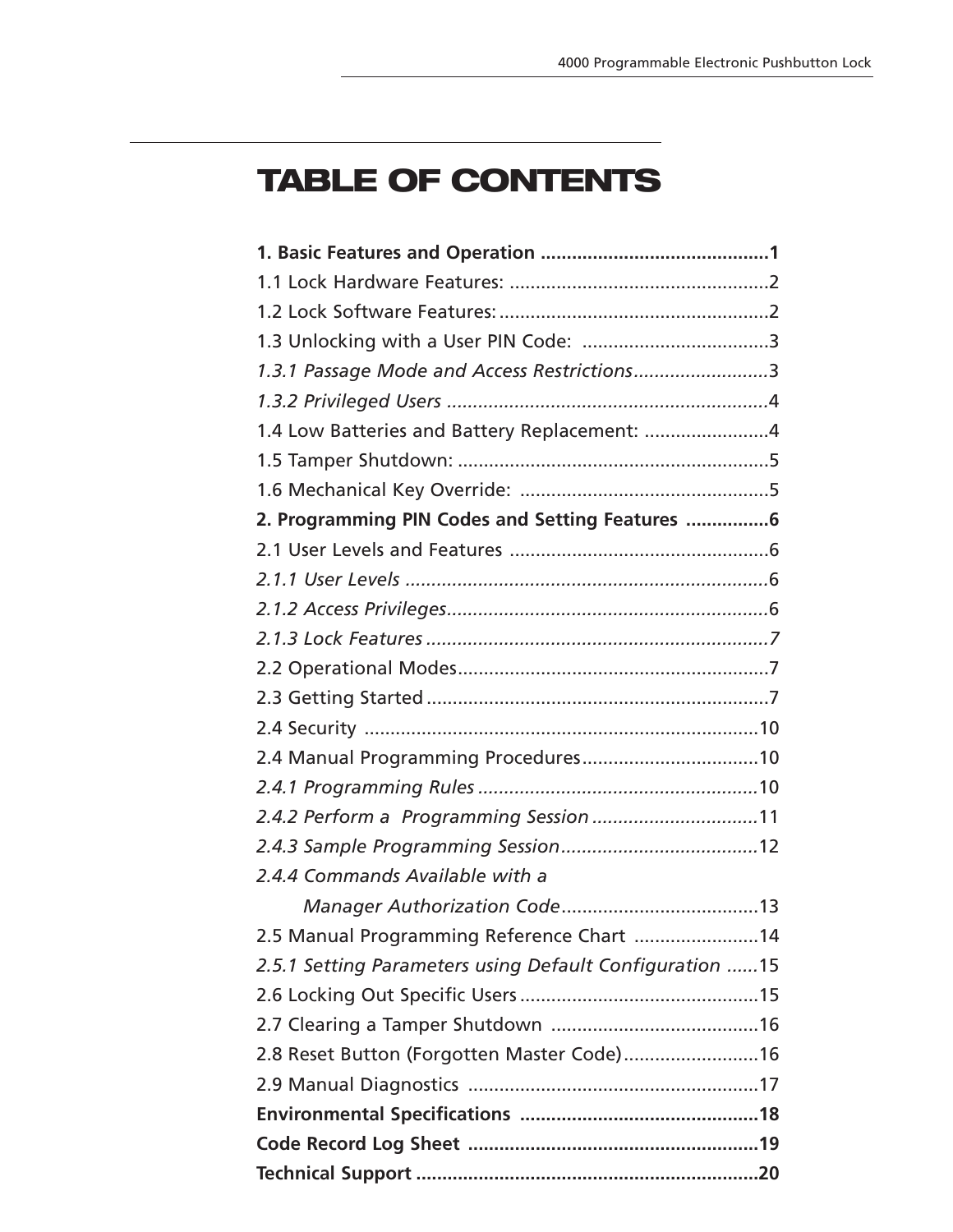### **1. BASIC FEATURES AND OPERATION**

The 4000 lock is a completely stand-alone electronic programmable pushbutton lock powered by AA alkaline batteries. There is no wiring, cabling or computer required to operate the lock. The 4000 lock can be programmed and operated entirely by entering codes on the keypad, by following the instructions in this booklet.

To enter the room, users enter their personalized access code (or PIN) previously programmed using a Manager or Master level code, and turn the handle. The lock grants access if the code is valid, shows a flashing green LED and emits a short beep.



Physical characteristics of the 4000 lock.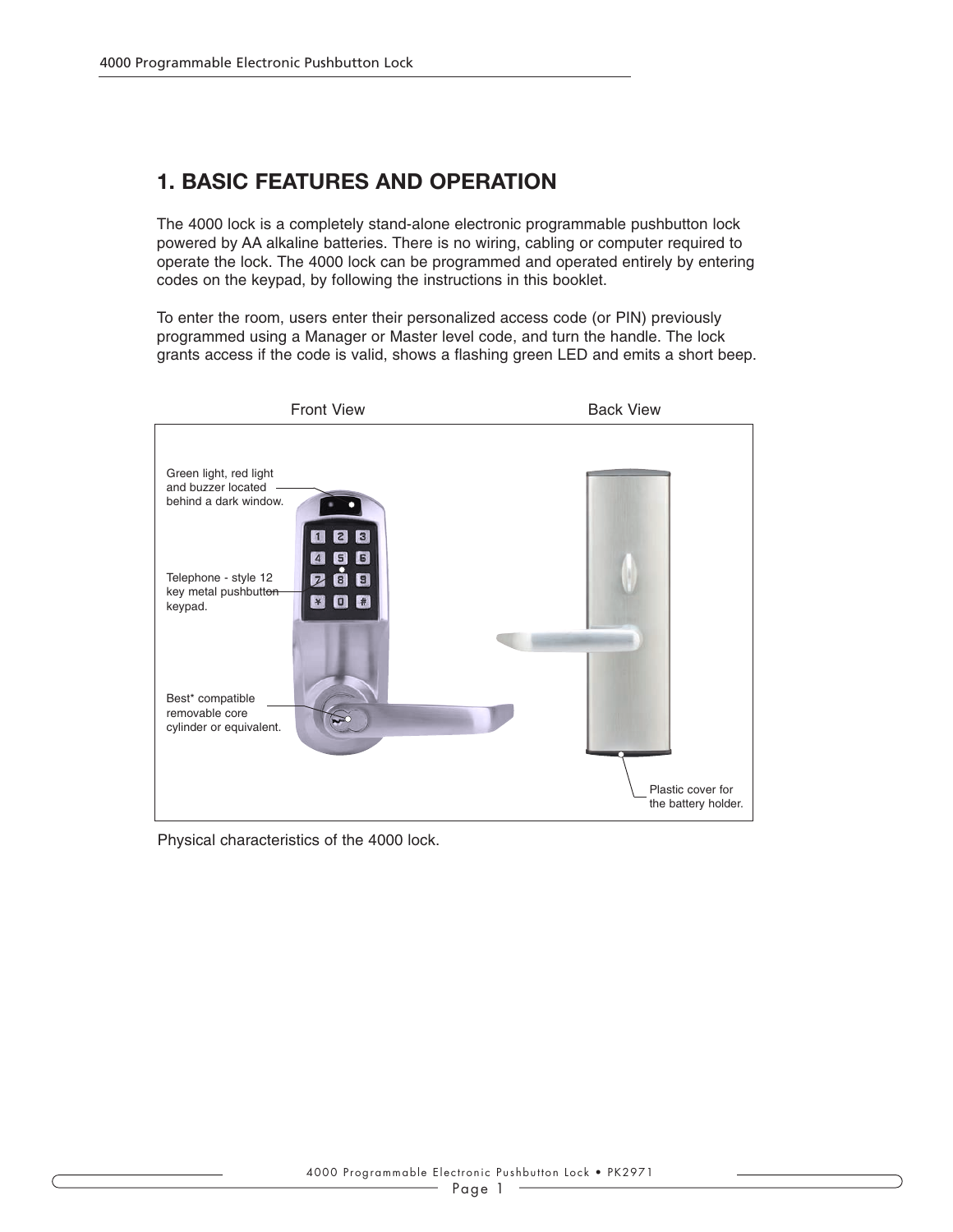### **Physical characteristics of the 4000 lock**

### **1.1 Lock Hardware Features:**

- Durable, heavy-duty mortise or cylindrical lock
- Force-protected handle with clutch mechanism
- ANSI/BMHA 156.2 certified Grade 1 lock
- 3-hour UL/ULC fire rating for "A" labeled doors
- Weather resistant, indoor/outdoor operation
- Indoor temperature range: 32ºF to 120ºF (0ºC to 49ºC)
- Outdoor temperature range: -31ºF to 151ºF (-35ºC to 66ºC)
- ADA (Americans with Disabilities Act) compatible handles
- Key override, accepting Best and compatibles, Medeco/ASSA, Schlage and Yale removable core cylinders
- Vandal resistant, telephone-style metal pushbutton keypad
- Durable finishes (brass, chrome and duranodic dark bronze)
- Red/green LED and high/low tone provide feedback to the user
- Powered by 4 standard AA alkaline batteries
- Audible and visible warning of low batteries (lock continues to function until batteries are completely discharged)

### **1.2 Lock Software Features:**

- Three security levels: one 8-digit master authorization code, six 7-digit group manager authorization codes, 54 user access codes and one service access code.
- Passage mode, lockout mode and privacy/lockout override available to privileged users.
- Programmable user code length, from 3 to 6 digits
- Programmable unlock time from 1 to 20 seconds
- The lock is programmed by using the keypad
- Programmable tamper shutdown after 3 to 6 successive invalid access codes, for a duration of 30 seconds to 15 minutes
- Volume control for audible feedback (10 levels).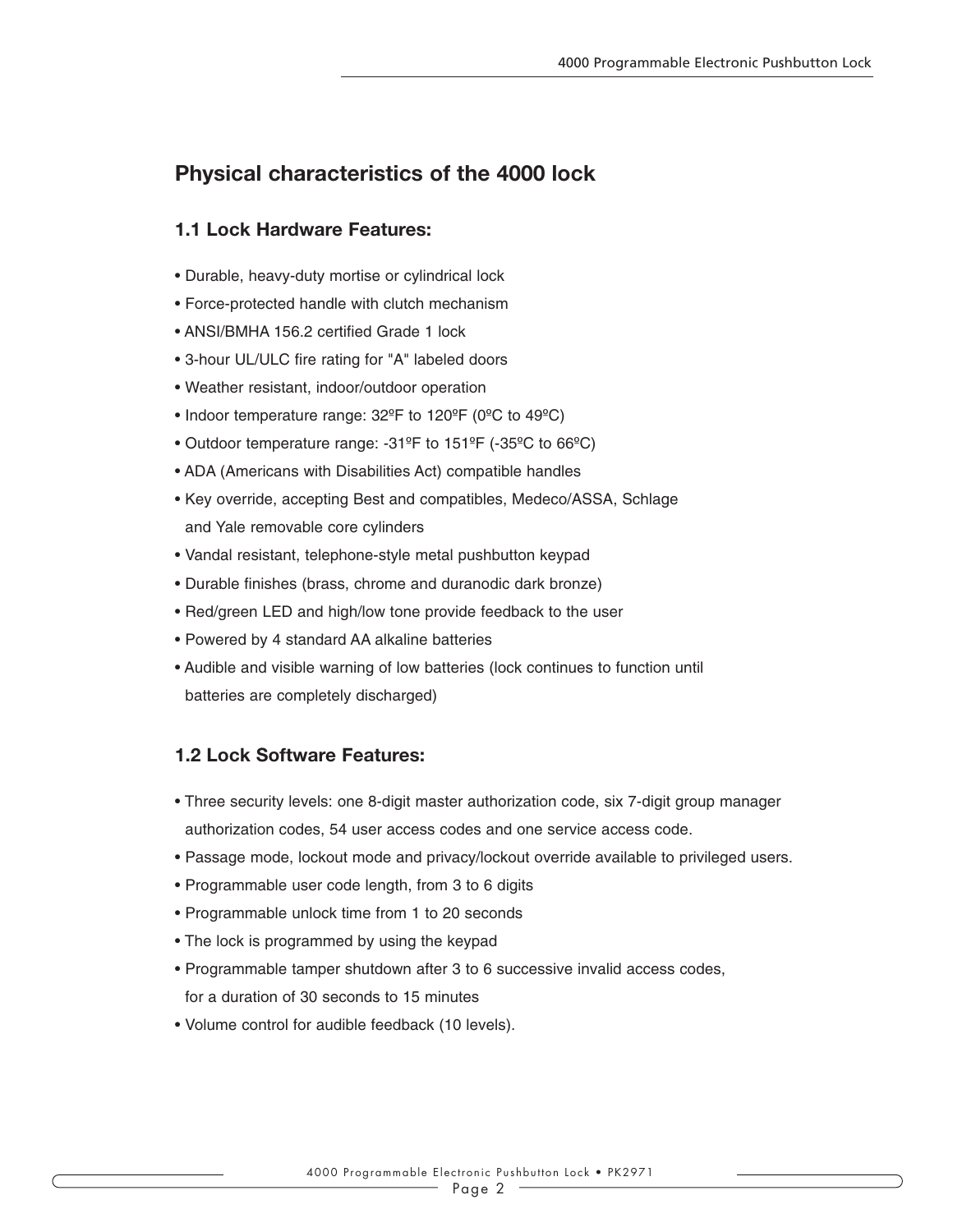### **1.3 Unlocking with a User PIN Code:**

- 1. To unlock the door, a user simply enters their previously programmed PIN code. When each key is pressed, the green LED will flash once, and the lock will beep once.
- 2. If the code is valid, the clutch will engage, the green light will flash continuously, and the lock will emit a 0.5-second beep (high tone). The user can enter the room by turning the handle while the green LED is flashing.

Any other combination of indicator lights and buzzes (low tone) indicates that an error has been made when entering the code, the code is invalid, a lockout is in place, the user has been temporarily disabled by management, the lock is in tamper shutdown mode due to attempted code guessing, or that the batteries are low.

| <b>Situation</b> | <b>Indicator Light</b>          | <b>Buzzer</b>          |
|------------------|---------------------------------|------------------------|
| Key pressed      | Short green flash               | Short beep             |
| Keypad timeout   | Solid red (1 second)            | Buzz (1 second)        |
| Access granted   | Flashing green                  | Beep (0.5 second)      |
|                  | (until the door is opened or    |                        |
|                  | the unlock time period expires) |                        |
| Access denied    | Solid red (1 second)            | Buzz (1 second)        |
| Low batteries*   | Alternating green and red when  | Buzz (with each flash) |
|                  | access is granted with a valid  | of the red indicator)  |
|                  | code                            |                        |

**Table 1.3: Audible and visible feedback when entering a user access code**

### *1.3.1 Passage Mode and Access Restrictions*

A Manager or a Master level code can be used to place the lock in Passage Mode (no access code required to open the door), or in Lockout Mode (all access codes except privileged users are temporarily locked out, for example if a room contains valuables or is closed for the season. Management can also choose to temporarily deactivate specific codes or all codes, in order to fully protect a room (for example, if it contains evidence of a crime).

See Chapter 2 for information on programming the lock using a Master or Manager authorization code.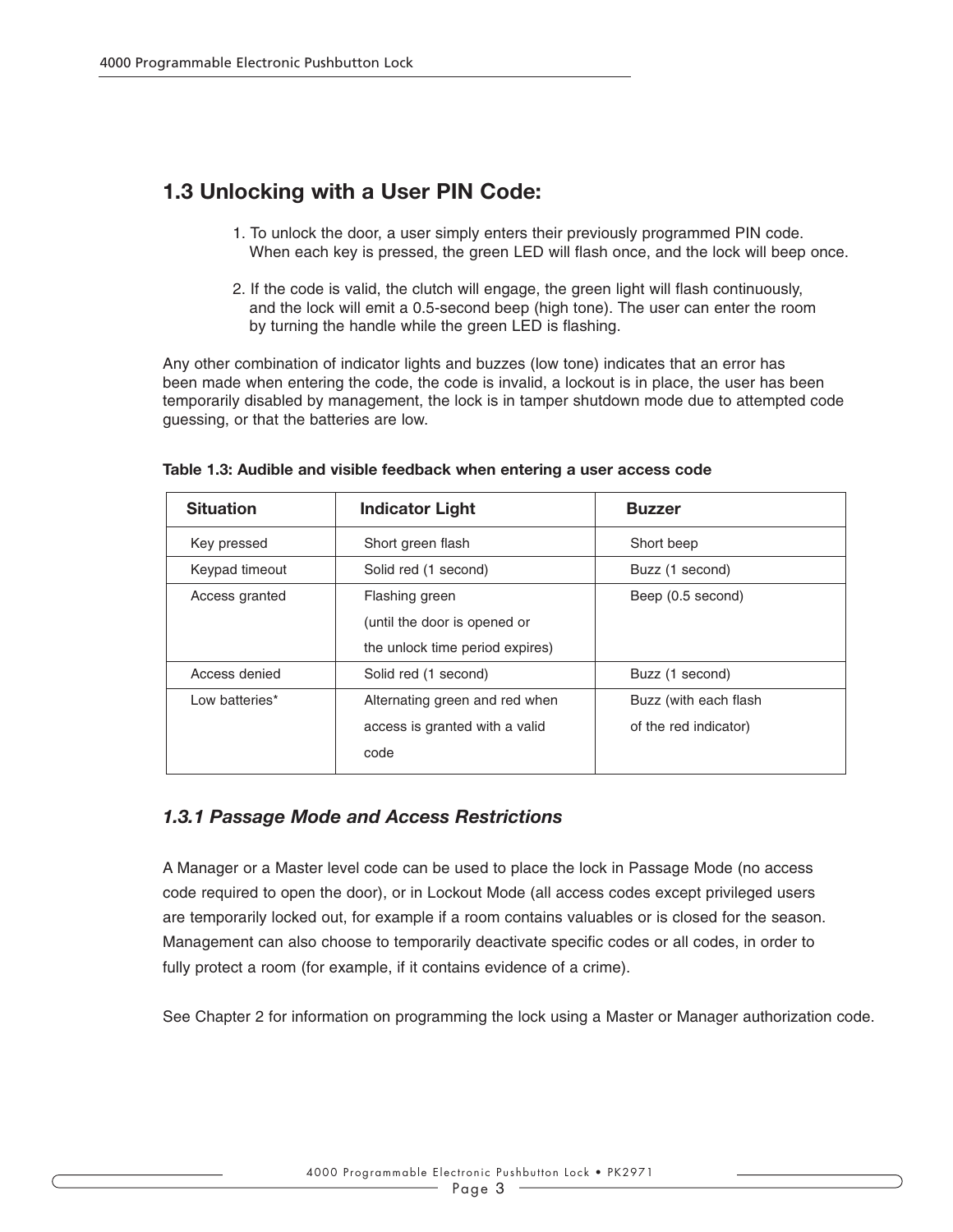### *1.3.2 Privileged Users*

A privileged user with a valid access code (not disabled, deleted or modified) will always be granted access to the lock, even if there is a lockout in place or the optional deadbolt is engaged. As long as they enter their code correctly, they will see the flashing green light, and the clutch will engage, allowing them to open the door.

Privileged Managers can also remove or impose Lockout Mode or Passage Mode. In order to do so, they enter their access code without turning the handle, wait until the green LED starts flashing, and then enter a command code.

- To enable Passage Mode for a specified time period, enter 1-#-HH-#, where  $HH = 1$  to 24 hours or 99 to infinity.
- To enable Lockout Mode, enter 2-#. Only privileged users will have access until this mode is disabled.
- To disable Passage Mode or Lockout Mode, enter 0-#.

### **1.4 Low Batteries and Battery Replacement:**

When batteries need replacement, the lock will give the warning sequence of lights and buzzes described in Table 1.3 above (\*). Access will be granted normally until the batteries are too weak to operate the lock. The batteries are located on the inside of the door. Replace the batteries promptly to avoid having to use the mechanical key override to open the door if batteries become too weak to operate the lock.

To replace the batteries, remove the two hex-head battery compartment screws using a 5/64" (2mm) Allen key. Replace the batteries with four AA alkaline batteries, according to the polarity (+/-) indications on the battery compartment. (Remove the shrink-wrapping covering the old batteries if necessary.) Reinstall the battery compartment with the two screws.



Test the lock to ensure that it operates properly. All PIN codes and settings remain unchanged following battery replacement, except for the Passage Mode setting. If the lock was in Passage Mode when the batteries were changed, it reverts to normal locked mode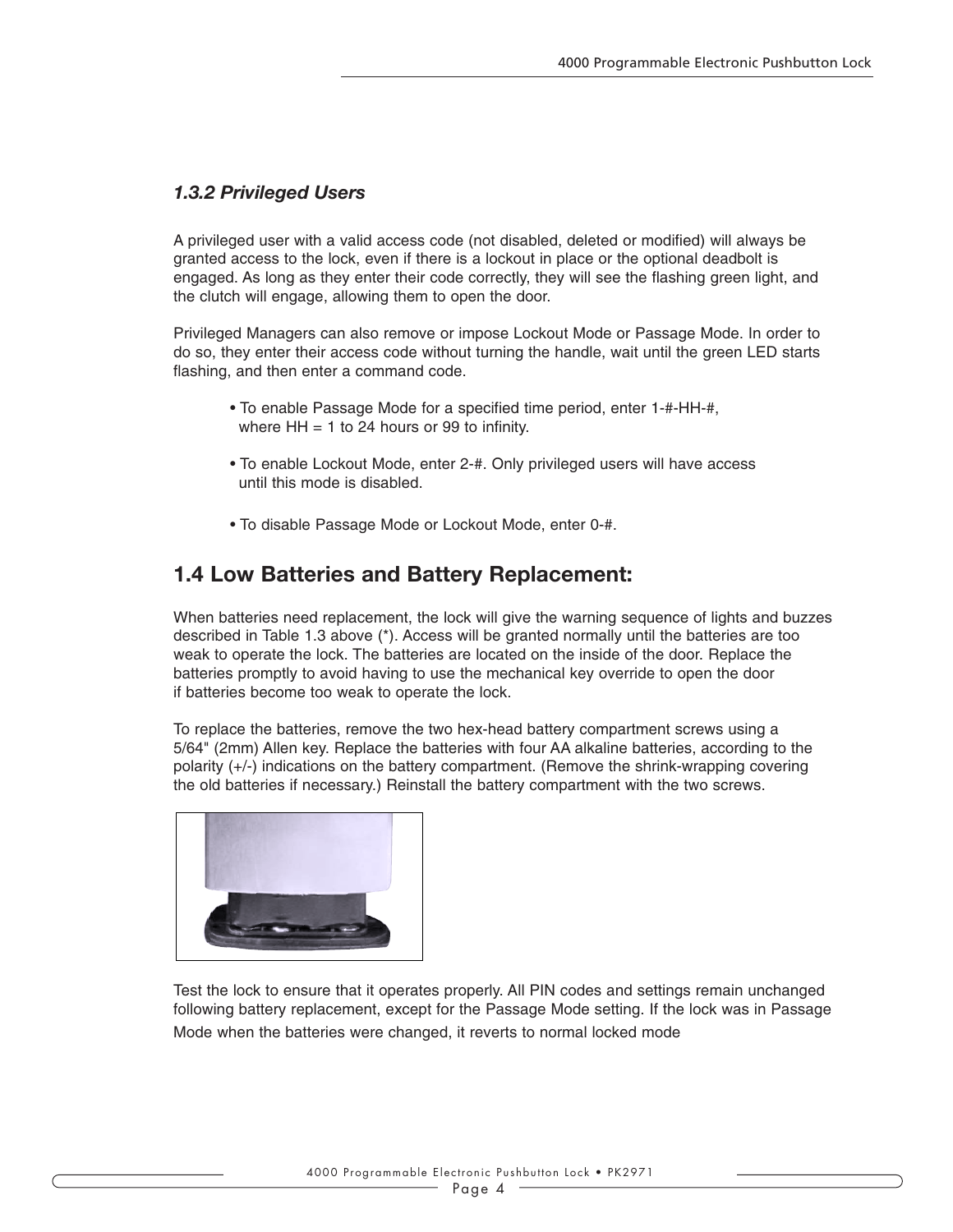### **1.5 Tamper Shutdown:**

The programmable tamper shutdown feature allows the master user to select the number of wrong code attempts needed to lock out all users temporarily, and the length of time that all access code are disabled. This feature prevents random guessing of codes.

All user codes are locked out until the end of the tamper shutdown period, or until the tamper shutdown is cleared by a manager or master code (see section 2.7, "Clearing a Tamper Shutdown"). Entering further invalid codes during a tamper shutdown re-initializes the timer, beginning another full shutdown period.

A person can exit the room from inside at any time by turning the inside handle.

| <b>Situation</b>         | <b>Indicator Light</b>               | <b>Buzzer</b>      |
|--------------------------|--------------------------------------|--------------------|
| Start of Tamper Shutdown | Solid red (2.5 seconds)              | Buzz (2.5 seconds) |
| During Tamper Shutdown   | Flashing red (once every 10 seconds) | None               |
| End of Tamper Shutdown   | Solid green (2.5 seconds)            | Beep (2.5 seconds) |

### **1.6 Mechanical Key Override:**

In an emergency, or if the batteries are dead, the override key can be used to open the door. Insert the key and turn it 90º, then turn the lever. Note that turning the key alone does not retract the latch. Do not force the key. If the key is turned but the lever will not retract the latch, turn the key in the opposite direction.

#### **WARNING: Never turn the key and the lever at the same time. Turn the key a full 90**º **and then turn the lever. Never force the key.**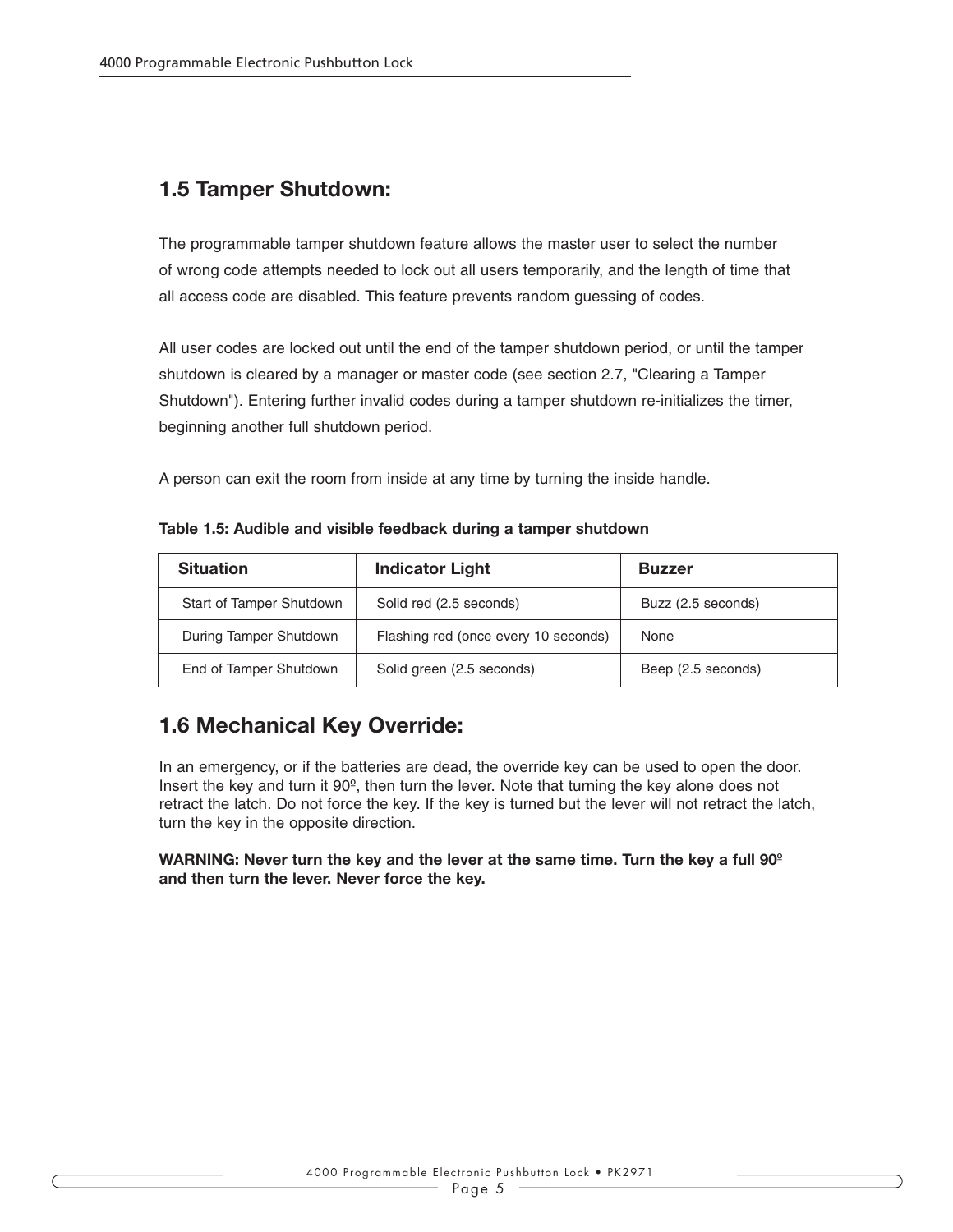### **2. PROGRAMMING PIN CODES AND SETTING FEATURES**

The lock can be programmed and operated using the keypad, following the instructions in this chapter.

### **2.1 User Levels and Features**

### *2.1.1 User Levels*

The 4000 lock is managed using three security levels, Master, Manager and User:



- The Master authorization code can modify all feature settings and all PIN codes of the lock, including adding, deleting, or locking out all user access codes and Manager authorization codes. The factory Master PIN Code is set to 12345678. For your protection, you MUST change this code as soon as the lock is installed.
- Until this default Master code is changed, the only valid access code is 4000 and the only available function is to change the Master code.
- Each Manager authorization code controls the access codes and privileges of a group of 9 users, and also controls the Service user access code.
- Master and Manager codes are authorization codes that are for programming only and do not open the door. There are a total of 54 user codes, which can open the door (6 groups of 9 users, plus the Service user which can only be set up using the Master authorization code).
- The Master code is 8 digits long; each Manager code is 7 digits long. All user codes are the same length as the first user code programmed into the lock, from 3 to 6 digits.

### *2.1.2 Access Privileges*

When programming the lock manually, each group of 6 users can be assigned as privileged users by their Manager or using the Master authorization code. Privileged users can set or remove access restrictions (deadbolt and lockout) and turn Passage Mode on or off.

#### 4000 Programmable Electronic Pushbutton Lock • PK2971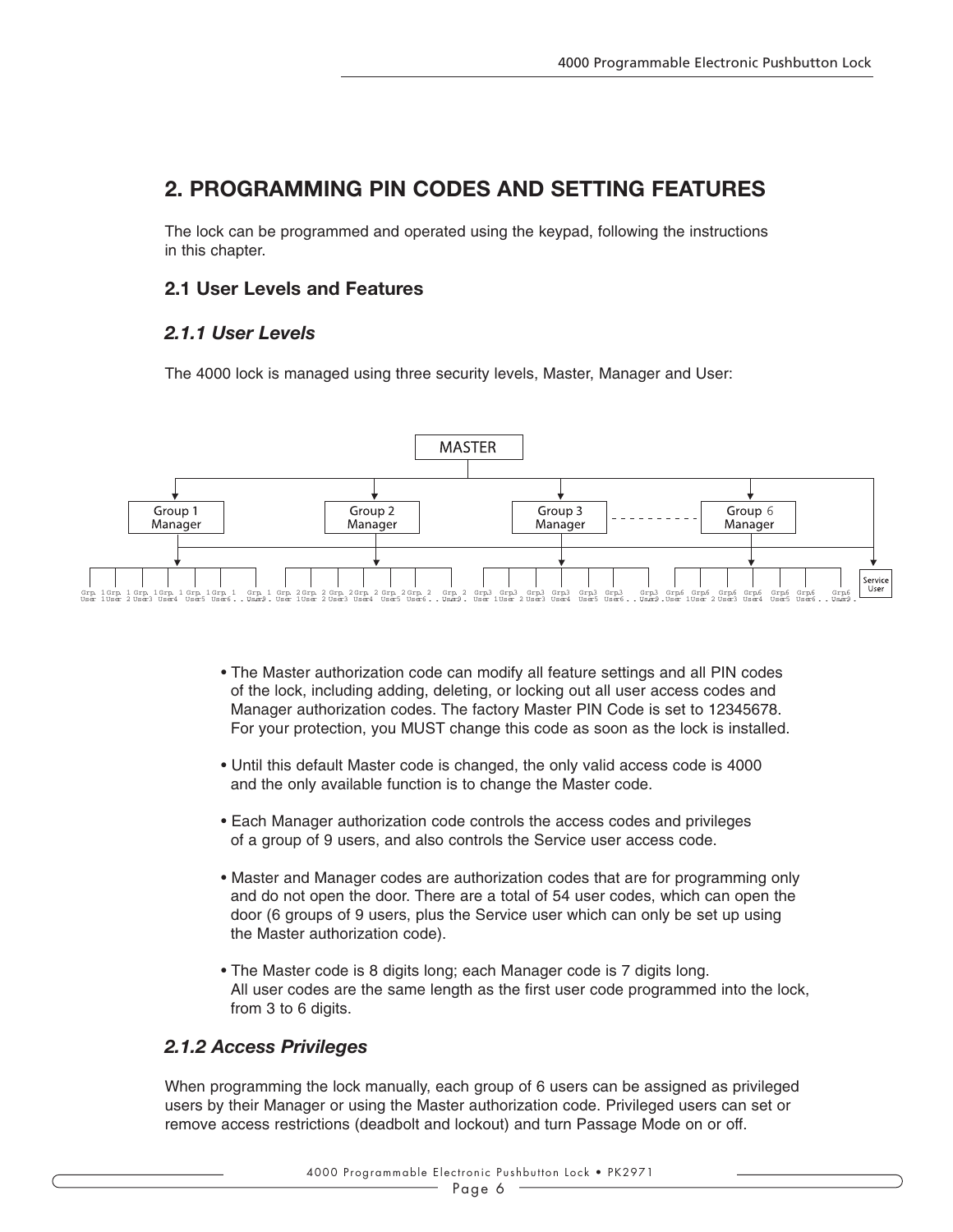### *2.1.3 Lock Features*

The Master and Manager authorization codes control lock features as follows

#### **Lock Function Control**

#### **MASTER GROUP MANAGERS**

Passage Mode **Passage Mode** Lock-out Mode Lock-out Mode Unlock Time User Privileges Tamper Shutdown Time Tamper Shutdown Counter Buzzer Volume Lock Configuration User Privileges

Access Code **Access** code within the manager's group

### **2.2 Operational Modes:**

The 4000 lock has four modes of operation:

| Normal                 | The lock unlocks when a valid access code is entered.                                        |
|------------------------|----------------------------------------------------------------------------------------------|
| Programming            | A Master or Manager level authorization code has been used to<br>open a programming session. |
| Passage                | The lock allows access without an access code.                                               |
| <b>Tamper Shutdown</b> | The lock is temporarily disabled due to a series of invalid entries.                         |

### **2.3 Getting Started**

**IMPORTANT:** After the lock is installed, open the door, using the factory default code (4000). Then you must immediately program a new Master code and a new User code for the door. When the Master code is changed, the factory default code (4000) will be automatically disabled.

The shipping Master code is 12345678, and the factory default access code to open the door during installation is 4000. There are no manager or user codes defined when the lock is shipped. The first operation should always be to change the Master code of the lock. When the Master code is changed, the factory default code (4000) will be automatically inactivated.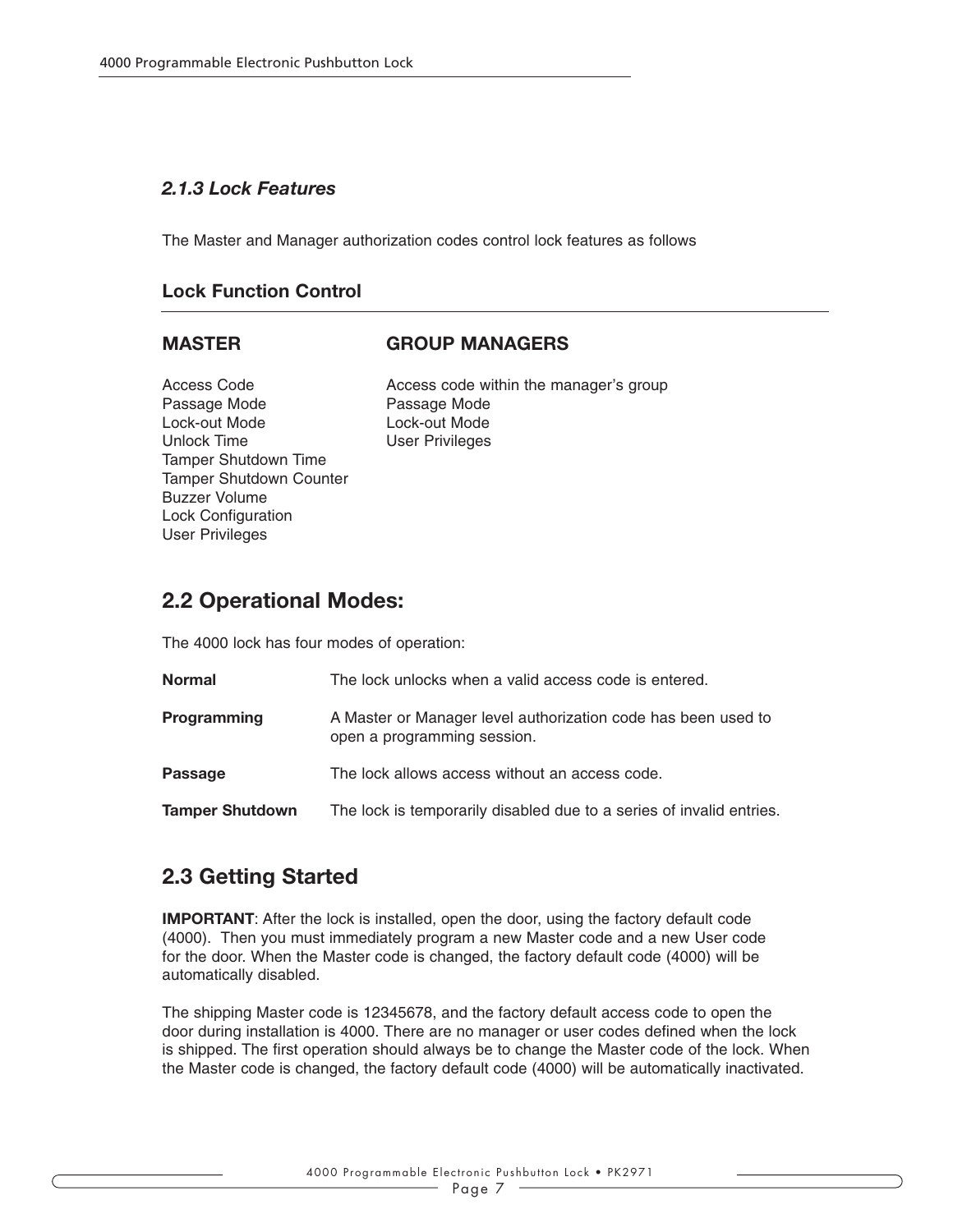#### **For your protection, program a new Master code:**

- 1. Press <#> to begin programming.
- 2. Enter the factory default Master code <12345678>.
- 3. Press  $<#>$
- 4. Enter < 299# >, then enter your new Master code (8 digits). If you make a mistake, press <\*> and re-enter the Master code.
- 5. Press <#>.
- 6. Re-enter your new Master code (8 digits).
- 7. Press <#>.

The green LED should light for 1 second and the lock should beep in the pattern long, short, short. If you see or hear any other pattern, there is an error. The factory default Master code is still valid. Start again at step 1.

- 8. Press <#> to end programming.
- 9. Write down your master code on the Code Record Log Sheet on the last page of this manual, and keep it in a safe place accessible only to authorized persons.

**Do not use the factory default Master code. The lock will not accept the factory default Master code as a valid new master code.**

#### **User Code Length**

The length of the first user code programmed into the lock determines the length of ALL the User access codes and of the Service access code. For more combinations, use more digits.

| 6 digits $=$   | 1,000,000 combinations |
|----------------|------------------------|
| $5$ digits $=$ | 100,000 combinations   |
| 4 digits $=$   | 10,000 combinations    |
| 3 digits $=$   | 1,000 combinations     |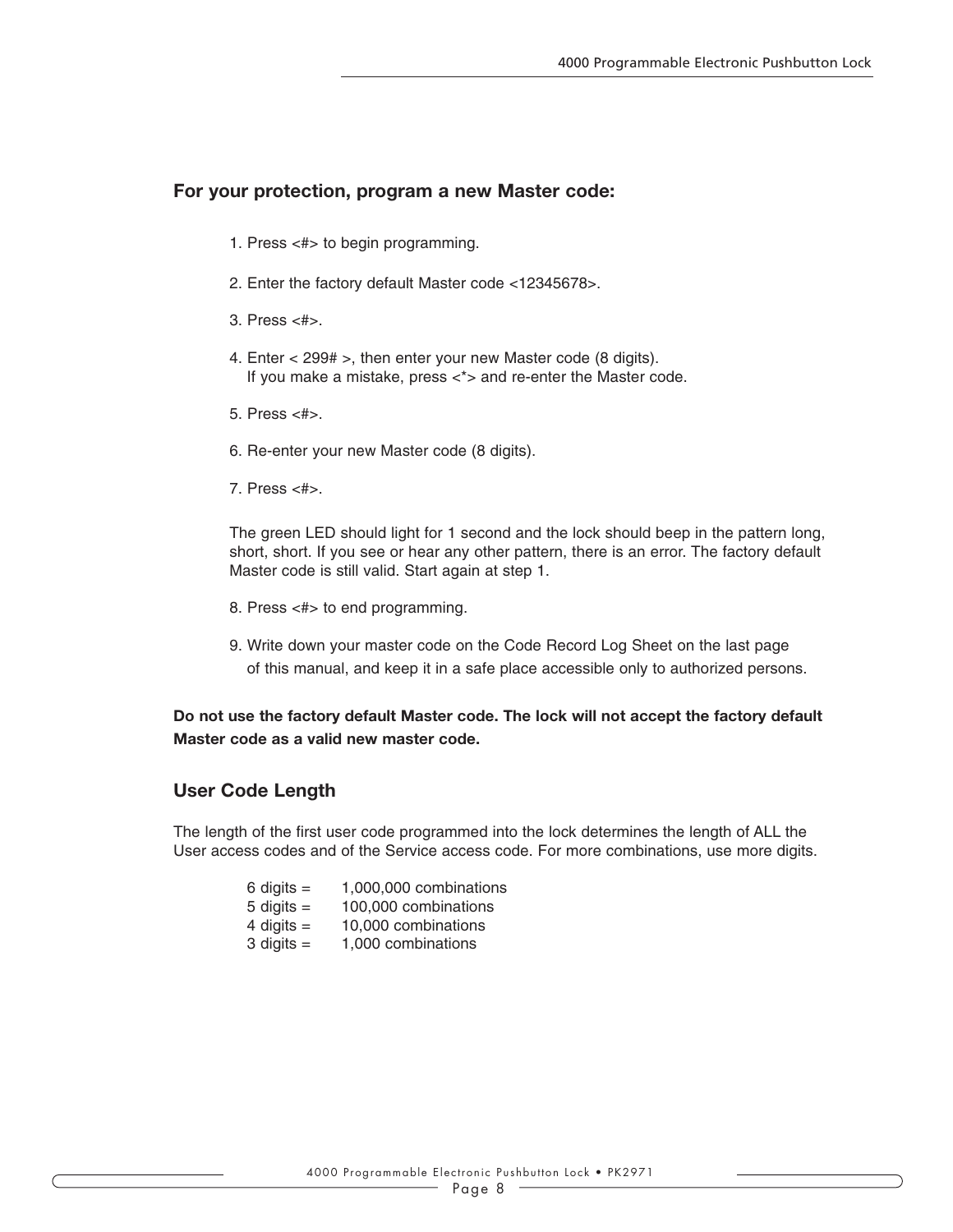### **Select the User Code Length and enter the first User code:**

- 1. Press <#> to begin programming.
- 2. Enter your Master code (8 digits).
- 3. Press <#>.
- 4. Enter < 211# >, and then enter the new User code (3 to 6 digits).
- 5. Press <#>.
- 6. The green LED should light for 1 second and the lock should beep in the pattern long, short, short. If you see or hear any other pattern, there is an error.
- 7. Press <#> to end programming.
- 8. Write down the User code on the Code Record Log Sheet (User 1, Group 1).

**Recommandations:** For security reason do not use factory default access code 4000 as user access code.

| <b>Situation</b>                | <b>Indicator Light</b>                           |
|---------------------------------|--------------------------------------------------|
| All Manager authorization codes | <b>Blank</b>                                     |
| All User access codes           | Blank, (except for user code<br>just programmed) |
| Service access code             | <b>Blank</b>                                     |
| Passage Mode                    | Off                                              |
| Lockout Mode                    | Off                                              |
| Configuration                   | "Commercial setup"                               |
| Unlock Time                     | 5 seconds                                        |
| <b>Buzzer Volume</b>            | 5                                                |
| <b>Tamper Shutdown time</b>     | 4 minutes                                        |
| <b>Tamper Shutdown counter</b>  | 6 times                                          |
| Lock ID                         | 0000                                             |
| Privileged users none defined   | 0000                                             |
| Master Code                     | 12345678                                         |
| Access Code                     | 4000                                             |

The lock ships from the manufacturer with the following default parameters in memory

Refer to sections 2.4 and 2.5 for the procedure to program more user codes and Manager codes, and for selecting lock features.

4000 Programmable Electronic Pushbutton Lock • PK2971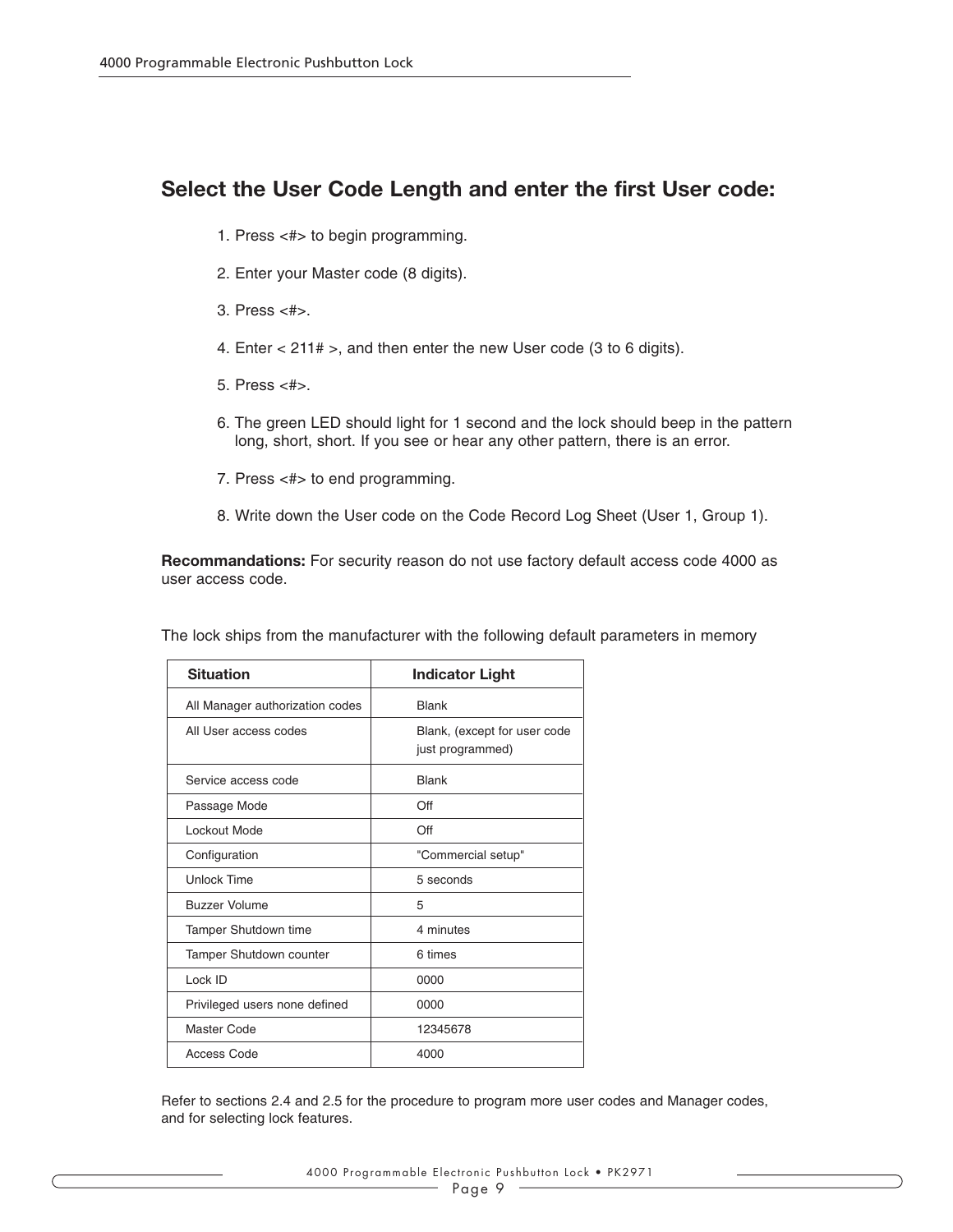### **2.4 Security:**

- **Change** the Master Authorization code from the factory default; you **must** do this.
- **Record** Master, manager and user codes, (as you program them) in the Code Record Log Sheet located at the end of this manual. Keep this sheet securely under lock and key so that it will be accessible only to authorized personnel. If the log sheet is properly maintained, you can avoid having to reprogram locks if a PIN code is forgotten, particularly the Master code.
- **Keep** the mechanical override key in a secure location accessible to authorized personnel in an emergency, but safe from theft.
- **Choose** a longer user code for higher security. Six digits provide 1,000,000 unique combinations, making random guessing of codes extremely difficult.
- **Increase** the tamper shutdown time and/or reduce the number of attempts required before the lock shuts down, if you are concerned about code guessing.
- **Do not lend** codes to persons other than the assigned user, at any time. Codes must be kept secret.

#### **2.4 Manual Programming Procedure**

#### *2.4.1 Programming Rules*

A programming session is used to manage PIN codes and lock feature settings. During a programming session, the following rules apply:

- Use the 8-digit Master authorization code or a 7-digit Manager authorization code to start programming.
- Press the <#> key to start or end programming, and to separate each authorization code, command code, or parameter entered using the keypad.
- Press the <#> key to separate each authorization code, command code, or parameter entered using the keypad.
- Press the <\*> key immediately to clear an incorrect command or parameter (before pressing the <#> key). Once the <#> is pressed, the command is executed.
- If too much time elapses between key presses (more than 5 seconds), or too much time to enter all the key sequence (more than 15 sec. the lock will leave programming mode and return to normal mode.
- Press <#> after the last command is accepted to end the programming session. During a programming session, you can continue entering commands one after the other, until you have completed all desired programming. Then press <#>.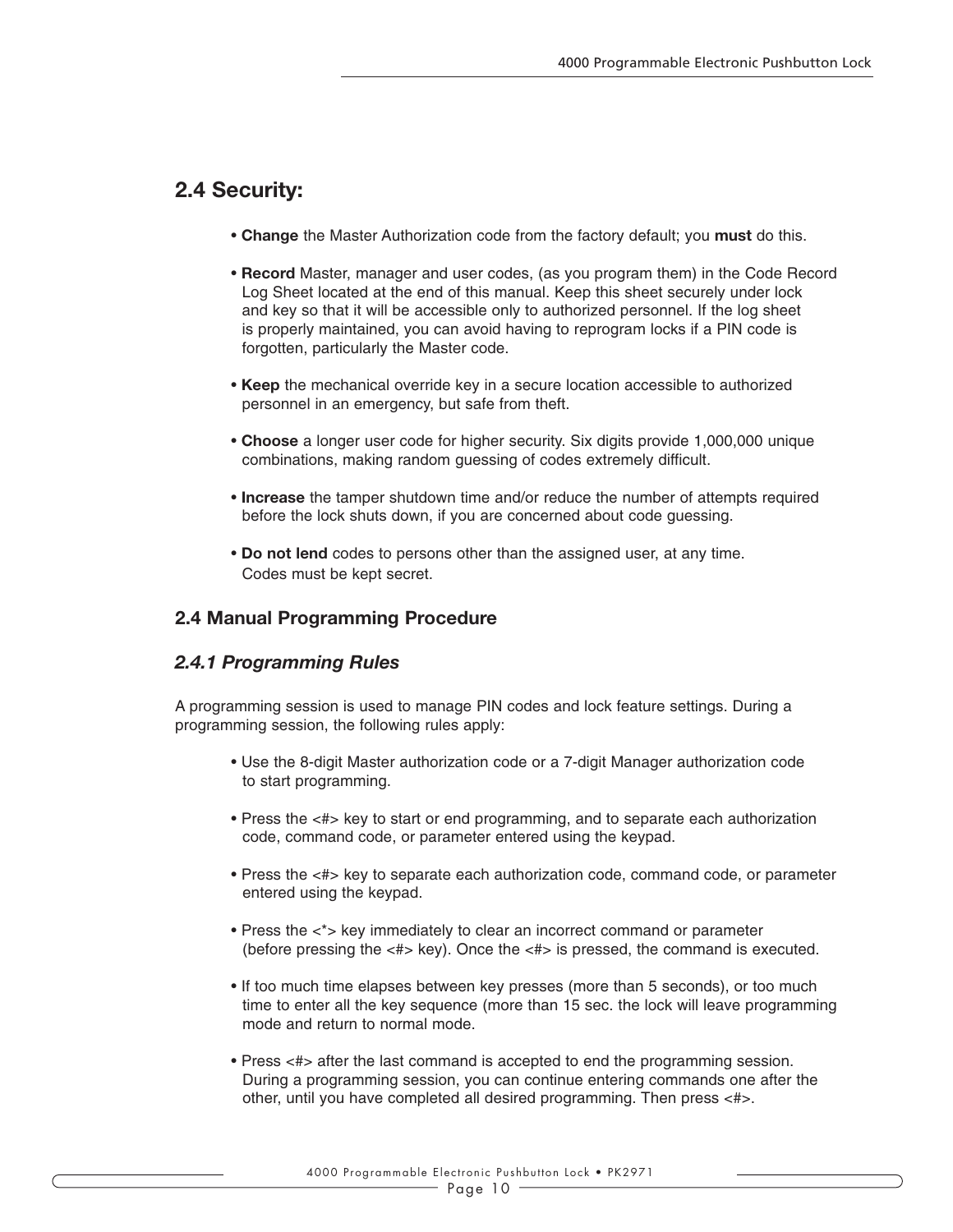- The LED indicators and the buzzer will provide important feedback, according to the following table:
- Managers can only affect the users that are in their user group and the privileged /normal user setting for their entire group.
- The Master code can change any setting or code.

| Table 2.4.1: Audible and visible feedback during a tamper shutdown |  |  |  |  |  |  |
|--------------------------------------------------------------------|--|--|--|--|--|--|
|--------------------------------------------------------------------|--|--|--|--|--|--|

| <b>Situation</b>                                   | <b>Indicator Light</b> | <b>Buzzer</b>             |
|----------------------------------------------------|------------------------|---------------------------|
| Key pressed                                        | Short green flash      | Short beep                |
| Invalid key pressed                                | Short red flash        | Short buzz                |
| Programming command<br>accepted (correct entry)    | Solid green (1 second) | 3 beeps (1 long, 2 short) |
| Programming command<br>rejected (error in command) | Solid red (1 second)   | Buzz (1 second)           |
| Keypad timeout                                     | Solid red (1 second)   | Buzz (1 second)           |

### *2.4.2 Perform a Programming Session*

To place the lock in Programming Mode and enter commands, do the following:

- 1. Press <#> to begin programming.
- 2. Enter your Master code (8 digits) or Manager code (7 digits).
- 3. Press <#>.
- 4. Enter a 3-digit command code from the chart in Section 2.5, then press <#>.

The command code is made up of the first digit, which identifies the type of command, followed by two digits that specify the user affected or the value of a setting in the lock features.

5. Enter any additional parameters that the command code requires, then press <#>.

Examples of additional parameters include user access codes or manager authorization codes and the length of time to remain in Passage mode.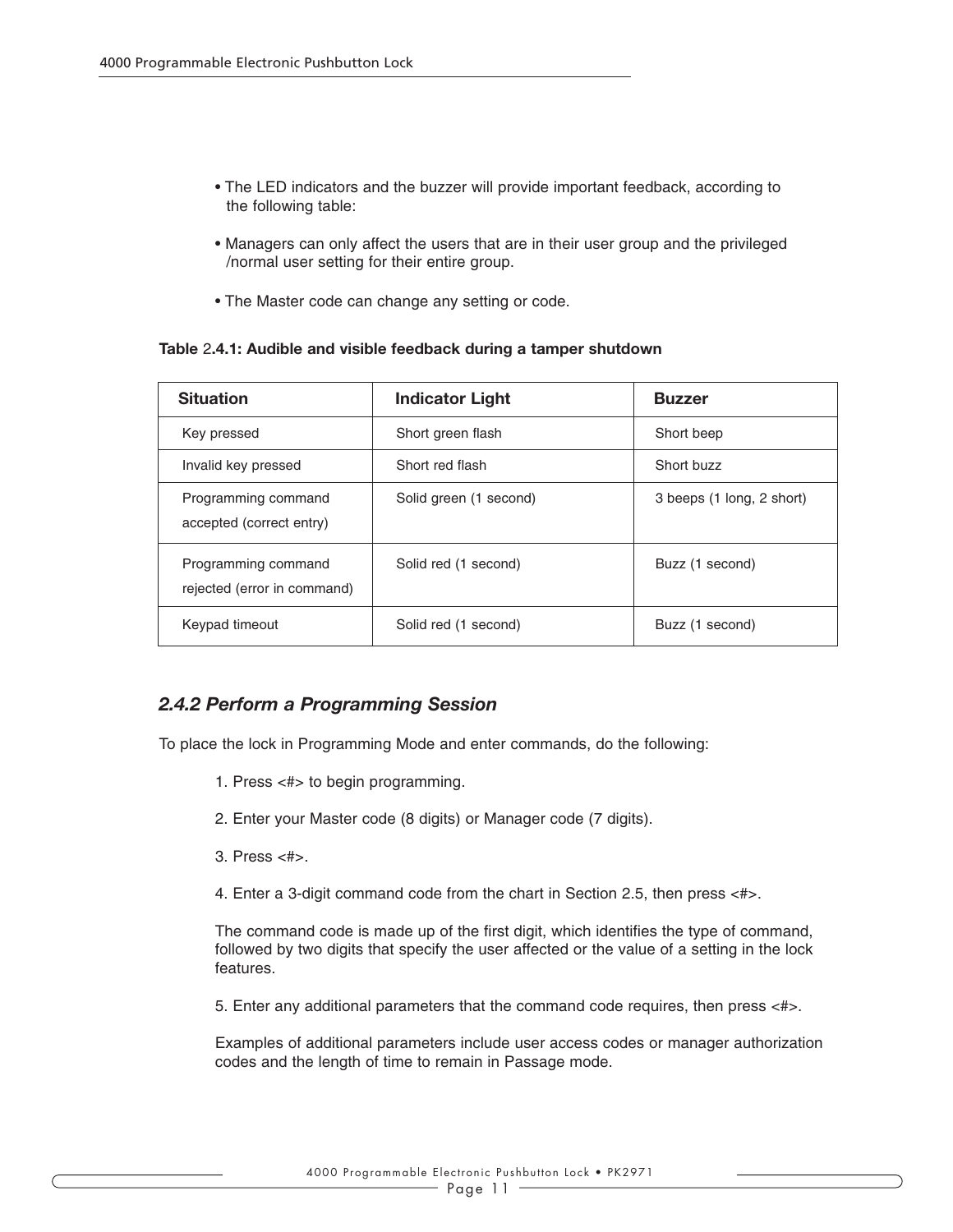- 6. If you make an error at any time, press  $\lt^*$  to cancel the command (before pressing <#>).
- 7. Press <#>. The green LED should light for 1 second and the buzzer should sound 1 long and 2 short beeps to indicate acceptance of the programming command.
- 8. Enter another command, or press <#> to end the programming session.

For a complete list of command codes, refer to section 2.5.

#### *2.4.3 Sample Programming Session*

The following commands could all be performed in sequence in a single programming session, or entered individually, starting with the Master Authorization code to open each programming session.

1. Start the programming session (if the Master authorization code is 45657890).

#-4-5-6-5-7-8-9-0-#

2. Delete all existing Manager authorization and User access codes so that you can change the code length to 6 digits for maximum security.

3-0-0-#

3. Define the Group 1 Manager authorization code (as 1176548). In this example, the Master user makes an error when entering the code (enters 202 instead of 201), and uses the  $\lt^*$  key to correct the mistake.

2-0-2-\*-2-0-1-#-1-1-7-6-5-4-8-#

4. Define the access codes for Users 2, 3 and 4 in Group 1 (with codes 349023, 496756 and 090988).

5. Set the users in Group 1 as privileged users who can operate Passage Mode and override or set a lockout.

9-6-1-#

6. Set the lock configuration to Handicapped.

8-0-2-#

<sup>2-1-2-#-3-4-9-0-2-3-#</sup> 2-1-3-#-4-9-6-7-5-6-# 2-1-4-#-0-9-0-9-8-8-#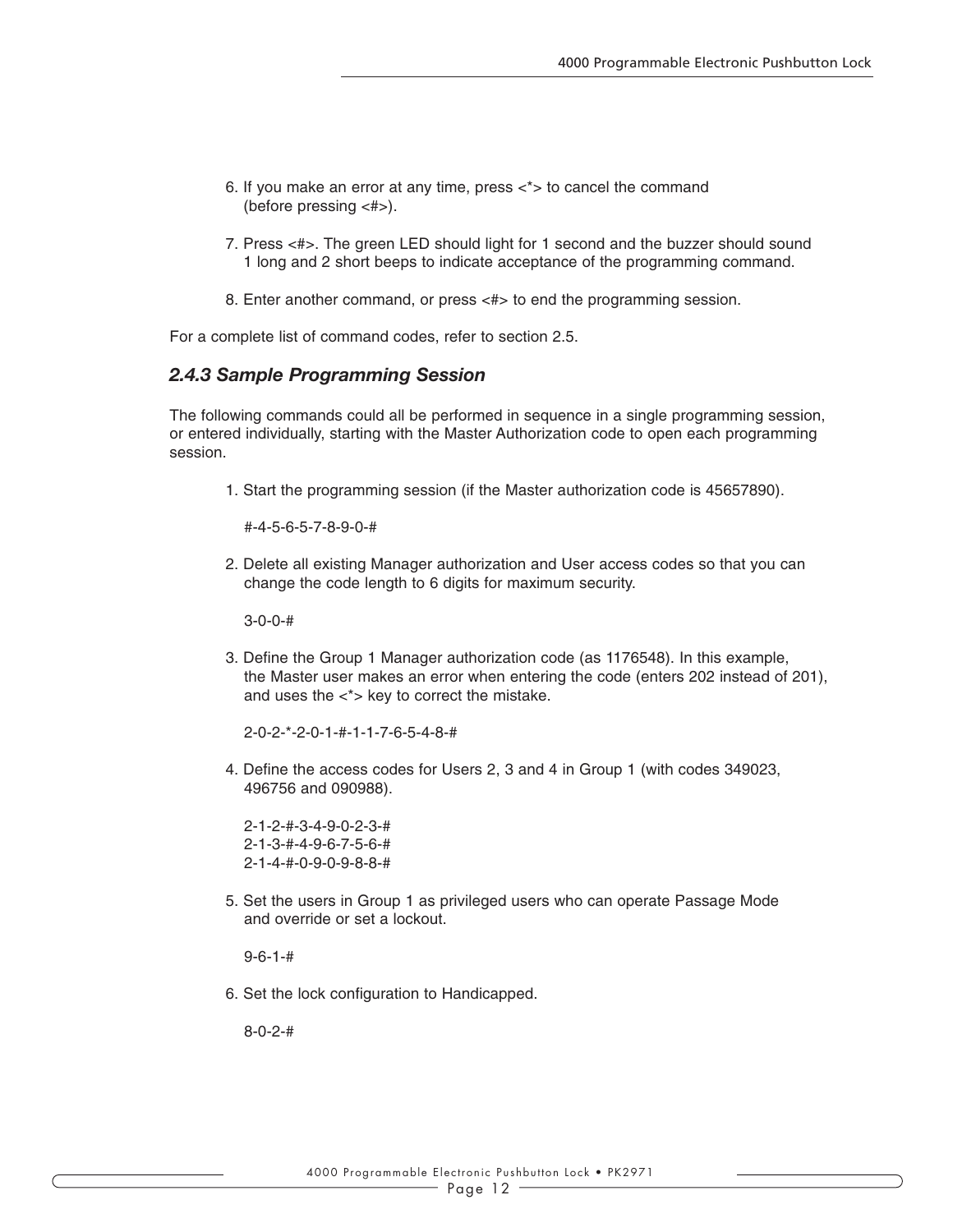7. Enable Passage mode with a 2-hour time limit (the lock will remain in Passage Mode for the next 2 hours before returning to normal operation).

9-4-1-#-0-2-#

8. Exit the programming session.

#

#### *2.4.4 Commands Available with a Manager Authorization Code*

- Add, delete, modify, lock out or re-activate users within the Manager's group.
- Assign all users in the Manager's group as "Privileged" users or normal users.
- Add, delete, modify, lock out or re-activate the Service user.
- Enable or disable Passage Mode, with or without a time limit.
- Enable or disable Lockout Mode, which removes access temporarily from all users.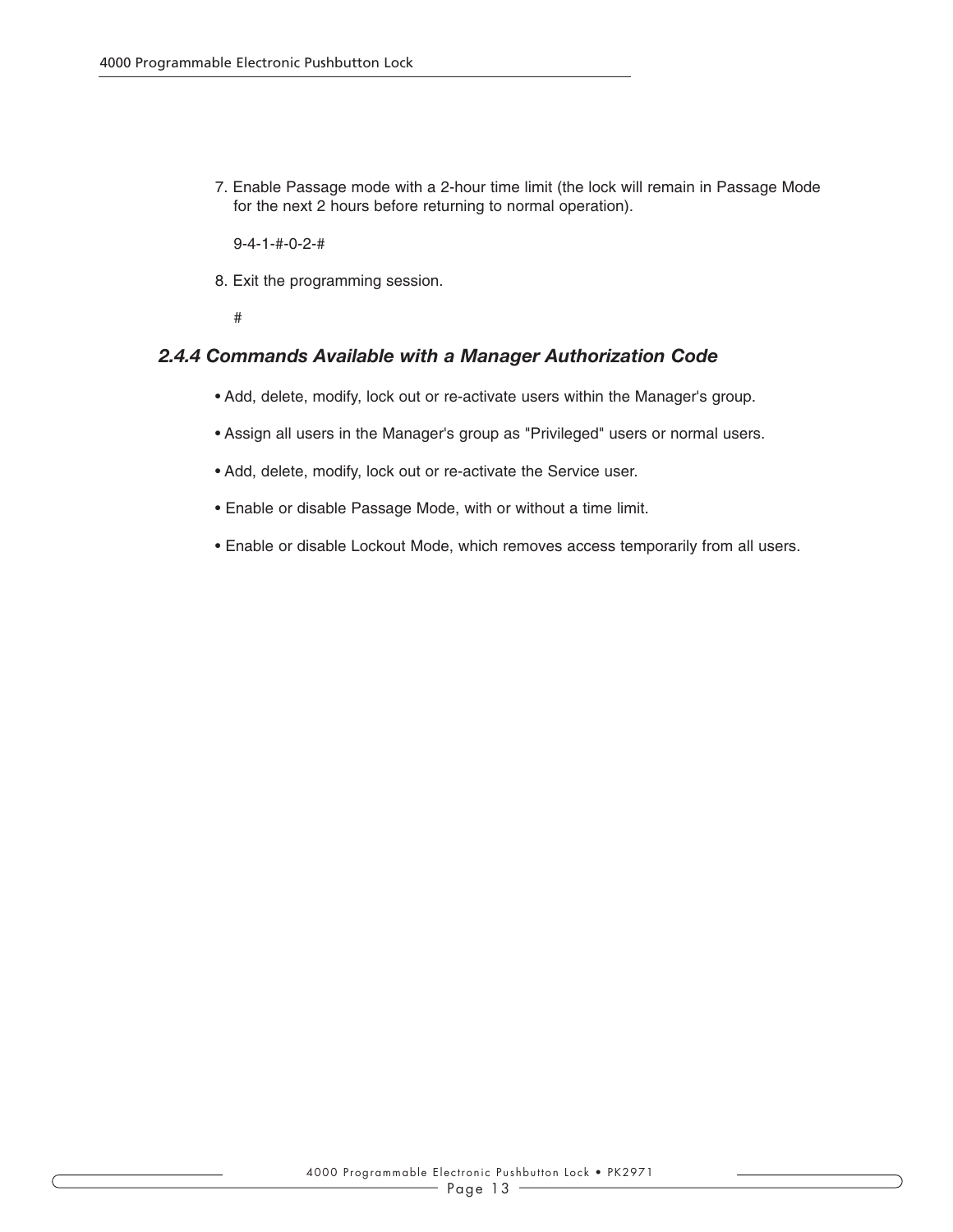| <b>Command Name</b>            | Command<br>$(1st$ digit) | <b>Arguments</b><br>$(2nd & 3rd$ digit)   | <b>Description</b>                                                                                                                                                                   | Available<br>to group<br>Manager |
|--------------------------------|--------------------------|-------------------------------------------|--------------------------------------------------------------------------------------------------------------------------------------------------------------------------------------|----------------------------------|
|                                |                          | 00#                                       | ALL codes (except Master)                                                                                                                                                            |                                  |
| Disable Users                  | $\mathbf 0$              | OM#                                       | Manager of group M (from 1 to 6)                                                                                                                                                     |                                  |
|                                |                          | G0 #                                      | All users in group G (from 1 to 6)                                                                                                                                                   | <b>YES</b>                       |
|                                |                          | GU #                                      | User U (from 1 to 9) in group G (from 1 to 6)                                                                                                                                        | YES                              |
|                                |                          | 77#                                       | Service access code                                                                                                                                                                  | <b>YES</b>                       |
|                                |                          | 00#                                       |                                                                                                                                                                                      |                                  |
| <b>Activate Users</b>          | $\mathbf{1}$             | OM #                                      | ALL codes (except Master)<br>Manager of group M (from 1 to 6)                                                                                                                        |                                  |
|                                |                          | G0 #                                      | All users in group G (from 1 to 6)                                                                                                                                                   | <b>YES</b>                       |
|                                |                          | GU #                                      | User U (from 1 to 9) in group G (from 1 to 6)                                                                                                                                        | <b>YES</b>                       |
|                                |                          | 77#                                       | Service access code                                                                                                                                                                  | <b>YES</b>                       |
| Add/Modify Users               | $\overline{2}$           | OM#<br><b>KKKKKKK#</b>                    | Manager of group M (from 1 to 6)<br>Enter 7-digit code                                                                                                                               |                                  |
|                                |                          | GU #<br>KKK{KKK}#                         | User U (from 1 to 9) in group G (from 1 to 6)<br>Enter 3 to 6-digit code, same length as all<br>other access codes                                                                   | <b>YES</b>                       |
|                                |                          | 77#<br>KKK{KKK}#                          | Service access code<br>Enter 3 to 6-digit code, same length as all<br>other access codes                                                                                             | <b>YES</b>                       |
|                                |                          | 99 #<br><b>MMMMMMM</b><br>M#<br>MMMMMMM # | Master authorization code<br>Enter 8-digit code<br>Re-enter 8-digit code to confirm                                                                                                  |                                  |
| <b>Delete Users</b>            | 3                        | 00#                                       | ALL codes (except Master)                                                                                                                                                            |                                  |
|                                |                          | OM #                                      | Manager of group M (from 1 to 6)                                                                                                                                                     |                                  |
|                                |                          | G0 #                                      | All users in group G (from 1 to 6)                                                                                                                                                   | <b>YES</b>                       |
|                                |                          | GU #                                      | User U (from 1 to 9) in group G (from 1 to 6)                                                                                                                                        | <b>YES</b>                       |
|                                |                          | 77#                                       | Service access code                                                                                                                                                                  | <b>YES</b>                       |
| Passage Mode                   | $\overline{4}$           | 00#                                       | OFF (normal operation)                                                                                                                                                               | <b>YES</b>                       |
|                                |                          | 01#                                       | ON (no code required to open door)                                                                                                                                                   | <b>YES</b>                       |
| Lock-out Mode                  | 4                        | 90 #                                      | OFF (normal operation)                                                                                                                                                               | <b>YES</b>                       |
|                                |                          | 91#                                       | ON (all user access codes temporarily locked out,<br>Master and Manager codes still accepted for<br>programming)                                                                     | <b>YES</b>                       |
| <b>Unlock Time Setup</b>       | 5                        | SS#                                       | Select from 01 to 20 seconds to turn the handle<br>after entering a valid code                                                                                                       |                                  |
| <b>Tamper Parameters Setup</b> | 6                        | MM#                                       | Shutdown period, from 00 to 15; $00 = 30$ sec,<br>1 to $15 =$ minutes                                                                                                                |                                  |
|                                |                          | 9N #                                      | Tamper counter, from 3 to 6 invalid codes<br>prior to shutdown                                                                                                                       |                                  |
| <b>Buzzer Volume Setup</b>     | $\overline{7}$           | 00#                                       | OFF                                                                                                                                                                                  |                                  |
|                                |                          | ON#                                       | Volume level control, from 1 to 9                                                                                                                                                    |                                  |
|                                | 8                        | 00#                                       | Commercial configuration                                                                                                                                                             |                                  |
| Configuration Setup            |                          | 01#                                       | Residential configuration                                                                                                                                                            |                                  |
|                                |                          | 02#                                       | Handicapped configuration                                                                                                                                                            |                                  |
| <b>Manual Diagnostics</b>      | 9                        | 30 #<br>123456789*0<br>#                  | <b>Start Manual Diagnostics</b><br>Press each key in sequence to test the keypad.a                                                                                                   |                                  |
| Passage Mode with Timer        | 9                        | 41#<br>HH #                               | Set timer for $HH = 1$ to 24 hours, 99 = no time limit.<br>The lock will enter Passage Mode immediately and return<br>to locked mode (normal operation) after the timer has elapsed. | <b>YES</b>                       |
| <b>Privileged User Setup</b>   | 9                        | 5G #                                      | Set all users in group G (from 1 to 6) as privileged                                                                                                                                 | <b>YES</b>                       |
|                                | 9                        | 6G #                                      | Set all users in group G (from 1 to 6) as normal                                                                                                                                     | <b>YES</b>                       |
| <b>Factory Defaults</b>        | 9                        | 99 #                                      | Restore factory default settings, erases all codes except<br>the Master code                                                                                                         |                                  |

#### **2.5 Manual Programming Reference Chart**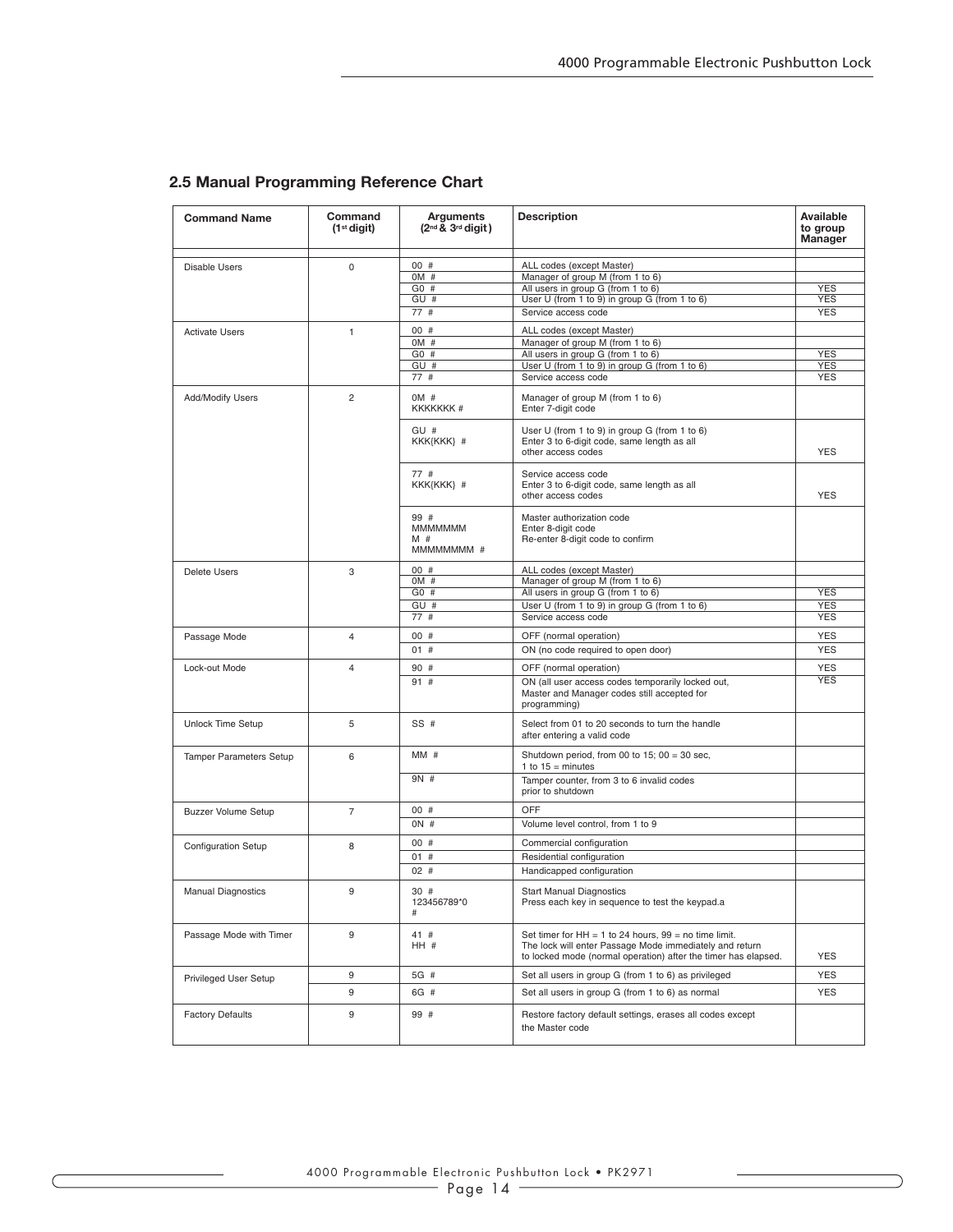**Note:** Passage Mode can be enabled without a time limit (command 401), or with a time limit (command 941). To disable Passage Mode, always use command 400.

**Note:** Master authorization code cannot be deleted by typing on the keypad. It can be modified, but only if the existing Master authorization code is known. If your Master code has been forgotten, refer to section 2.9.

#### *2.5.1 Setting Parameters Using Default Configurations:*

When the lock is shipped, it is configured in the Commercial setup (command 800). There are two other choices of configuration, which affect the unlock time, buzzer and tamper shutdown parameters, as described in the table below. The access and authorization codes are not affected when one of the default configurations is selected.

| <b>Command code</b>                                               | <b>Commercial</b>                       | <b>Residential</b>                        | <b>Handicapped</b>                      |  |
|-------------------------------------------------------------------|-----------------------------------------|-------------------------------------------|-----------------------------------------|--|
| Unlock time<br><b>Buzzer sound</b><br><b>Tamper shutdown time</b> | 800<br>5 sec<br>loud $(9)$<br>4 minutes | 801<br>5 sec<br>medium $(5)$<br>2 minutes | 802<br>20 sec<br>loud $(9)$<br>1 minute |  |

### **2.6 Locking Out Specific Users**

There are two ways to lock out users.

- User codes can be disabled individually or
- in groups without deleting the codes, using command 0.

This technique is useful if a specific person or group of people will be absent, is temporarily reassigned, or has an access pattern which changes from time to time.

To stop access by all user access codes temporarily, use the Lockout function (command 49), or the Disable Users function (command 0).

**Note:** "Disable Users" is more powerful than "Lockout". A Privileged user with a valid access code can enter a room that is locked out, but not a room for which their code is disabled. If a room must be completely sealed, for example if it contains evidence of a crime, disable all codes using command 0.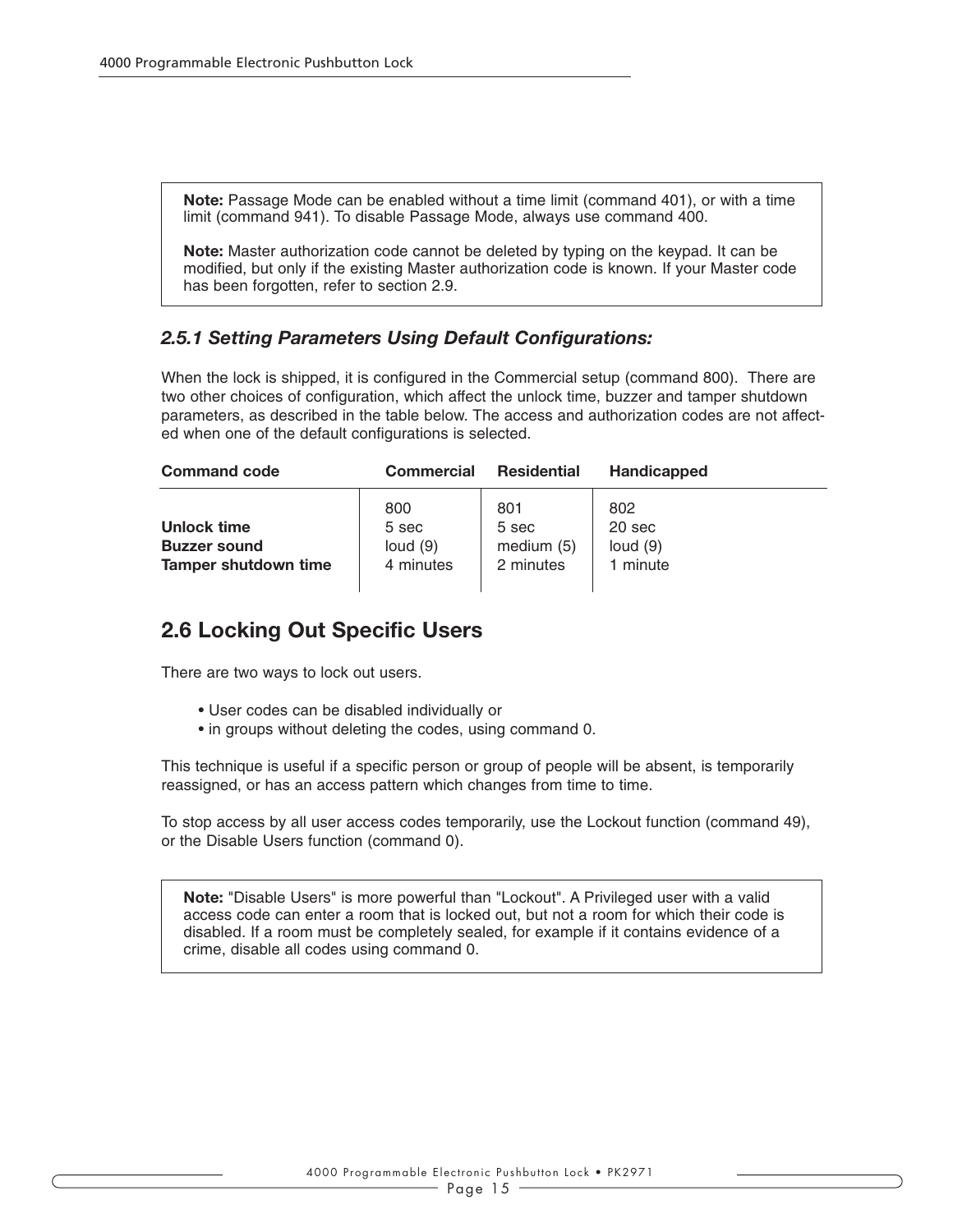### **2.7 Clearing a Tamper Shutdown**

The 4000 lock enters a tamper shutdown after the number of successive invalid code attempts specified under the Tamper Counter setting (command 69). While in the 'tamper shutdown' state, the LED indicator gives a half-second red pulse repeated every 10 seconds. All access codes are locked out until the shutdown time specified in command 6 expires. If an access code (valid or invalid) or an invalid master or manager authorization code is keyed in during the tamper shutdown, the lock discards it and re-initializes the tamper shutdown timer back to its programmed value, thus extending the tamper shutdown period.

There are two ways to open the door from the outside before the end of the shutdown time.

- Keying in a valid master or manager authorization code places the lock in programming mode, and also ends the tamper shutdown. Ex: #master# and # to finish programming.
- Alternatively, the manual override key can be used in an emergency, if there is no time to program the lock using a manager or a master level code. The override key does not remove the tamper shutdown, which will continue until the shutdown time has expired.

### **2.8 Reset Button (Forgotten Master Code)**

In order to completely reset all the PIN codes and parameters of the lock if moving it to a new location, if completely reprogramming all locks in your access control system, or in the event of master authorization code being forgotten, perform the following sequence of steps:

- 1. On the inside of the door, the inside lever and the inside cover. Loosen the mounting screws and remove the inside housing from the door.
- 2. Using a pen or small screwdriver, press the reset switch through the hole in the inside housing. Hold the switch down for 1 second.



- 3. Replace the, cover, handle and batteries.
- 4. Proceed to reprogram the lock, including changing the Master authorization code, which has been reset to the factory default value (12345678).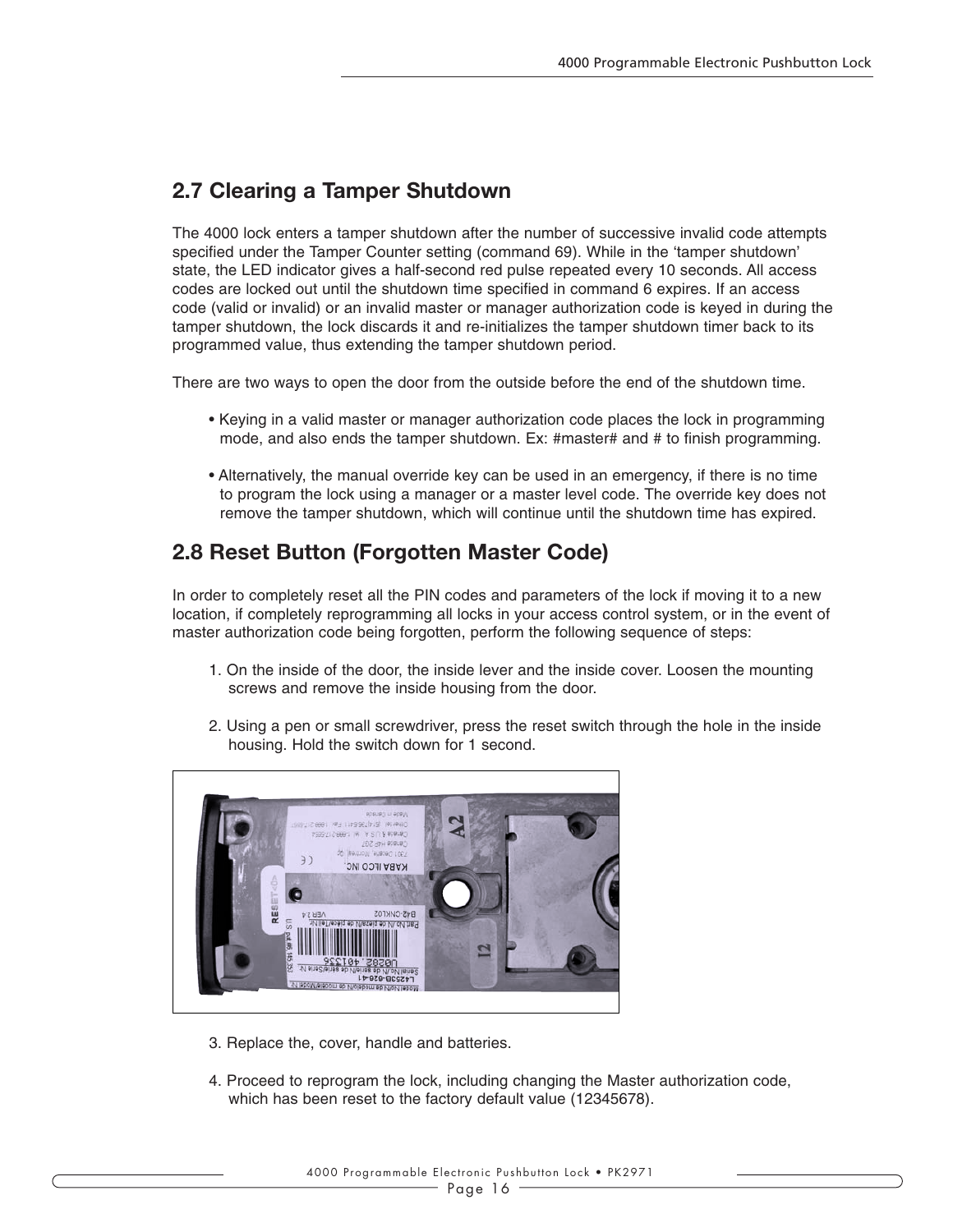### **2.9 Manual Diagnostics**

When you enter programming mode using the Master code, followed by the manual diagnostics command (930#), the lock is prepared to test the keypad. Press each digit on the keypad in the following order: 1-2-3-4-5-6-7-8-9-\*-0-#. If one of the keys is not functioning correctly, the lock will buzz and the red LED will light. The diagnostic function will be terminated, but the lock will remain in programming mode. To confirm that a key is not working, re-enter the manual diagnostic command (930#) and re-test the keypad.

### **3. Troubleshooting**

**?**





**A User access or Service access code is not accepted—will not unlock the lock.**

The access code is not programmed into the lock, the access code is deactivated, or the lock is in lockout mode.

(၇) Program the lock to add the access code (command 2)

- ଡ଼ Ensure the access code is activated (command 1)
- ଡ Ensure the lock is not in lockout mode (command 490)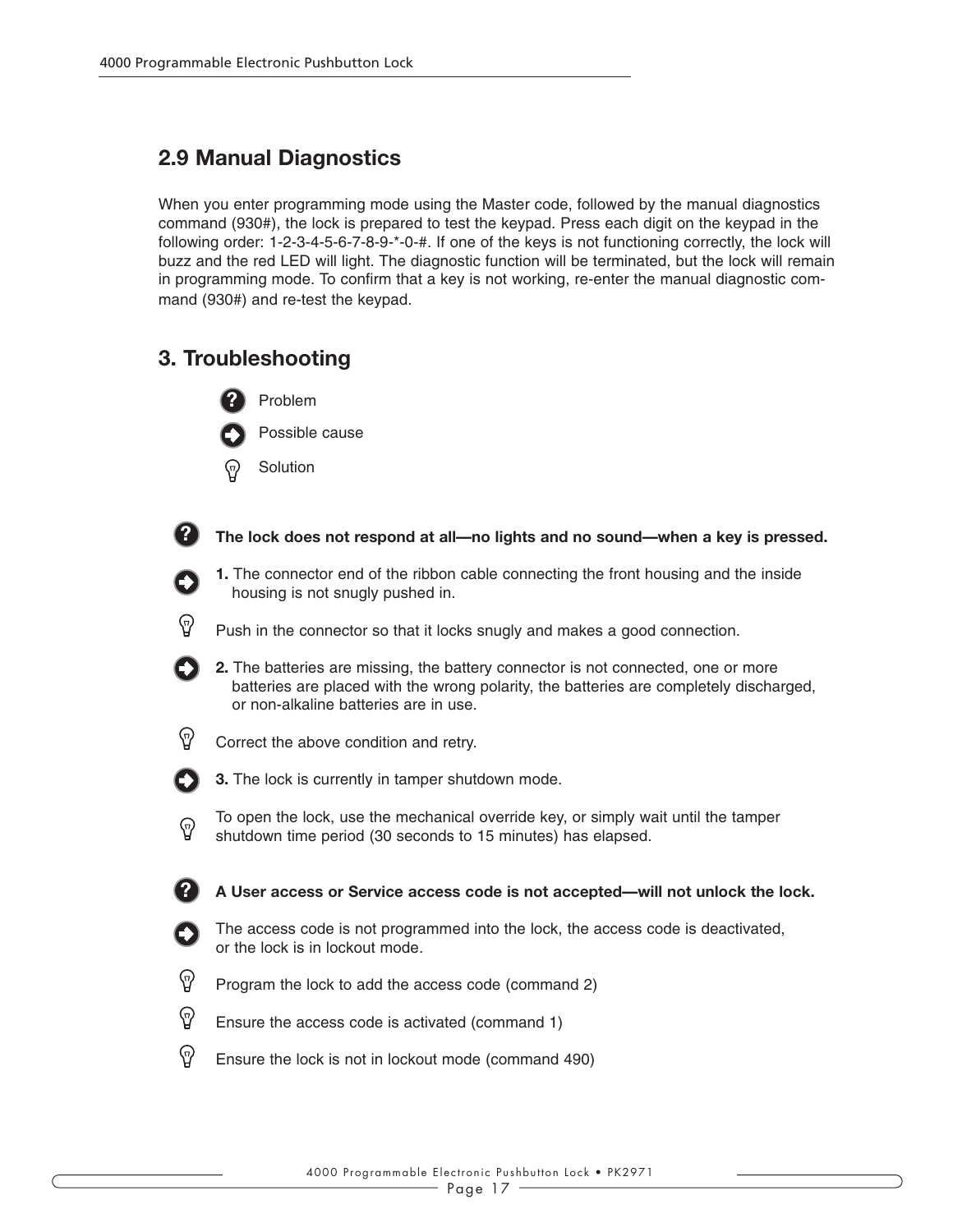

## **APPENDIX**

#### **Environmental Specifications**

#### **Outside Housing:**

| Operating temperature:  | $-35^{\circ}$ C to $+66^{\circ}$ C |
|-------------------------|------------------------------------|
| Humidity:               | 100% condensing                    |
| Rain proof / Dust proof |                                    |

#### **Inside Housing:**

Operating temperature: -35ºC to +66ºC Humidity: 100% condensing Rain proof / Dust proof

### **Certifications and Approvals**

- ANSI grade 1
- ANSI / BHMA A.156.2, A.156.13 and A.156.25
- UL part 10B fire rating
- CRF 47 part 15
- EMC directive 89/336/EEC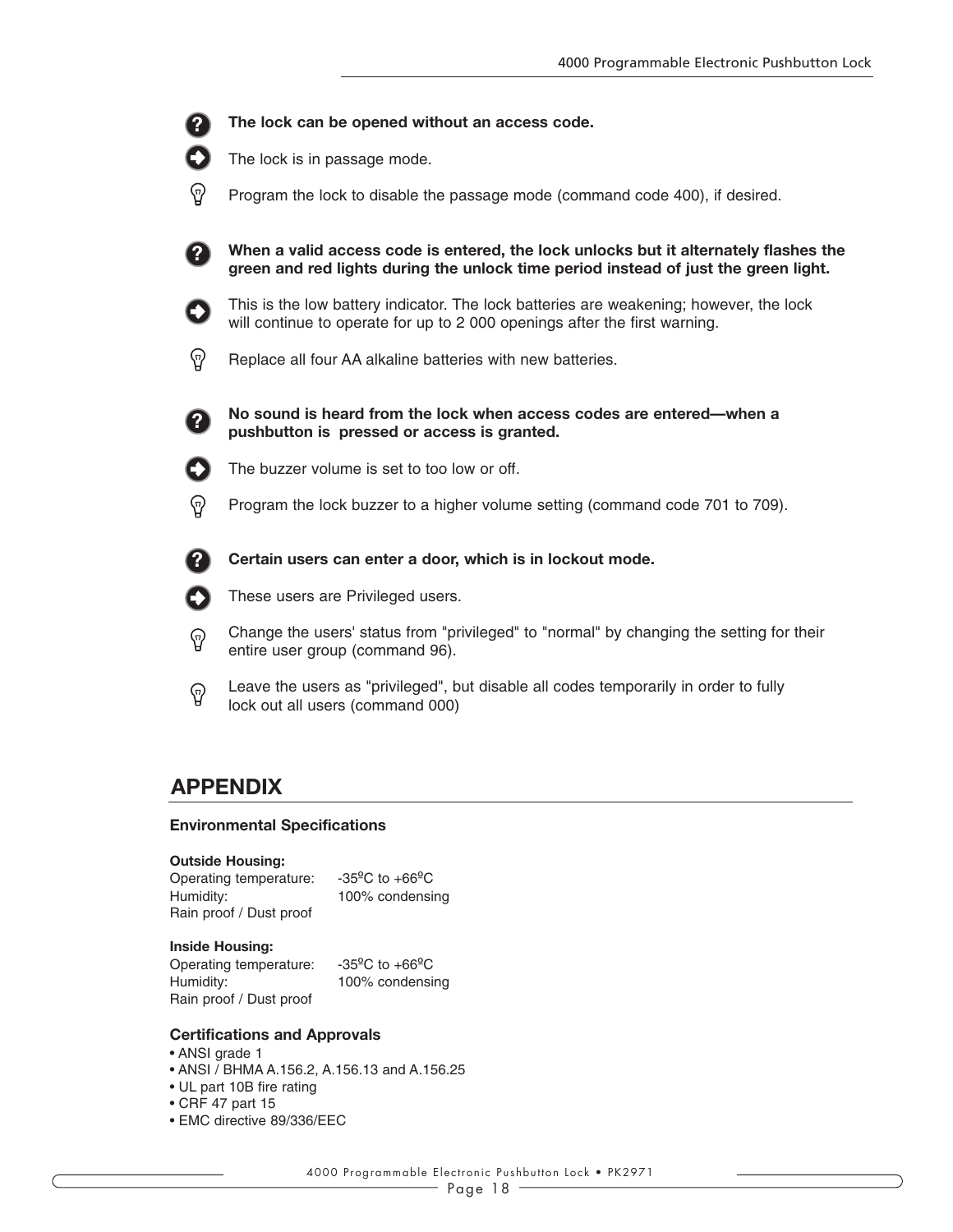### **Code Record Log Sheet SAMPLE**

| Serial Number:                | Location: __                              |                        |                           |
|-------------------------------|-------------------------------------------|------------------------|---------------------------|
| Name                          | <b>Authority</b><br>Master                |                        | <b>Authorization Code</b> |
|                               |                                           |                        |                           |
|                               |                                           | Group 2 Manager        |                           |
|                               |                                           | Group 3 Manager        |                           |
|                               |                                           | Group 4 Manager        |                           |
|                               |                                           | Group 5 Manager        |                           |
|                               |                                           | Group 6 Manager        |                           |
| Name                          | Group #                                   | User#                  | <b>Access Code</b>        |
|                               | 1                                         | 1                      |                           |
|                               | 1                                         | 2                      |                           |
|                               | 1                                         | З                      |                           |
|                               | 1                                         | $\overline{4}$         |                           |
|                               | 1                                         | 5                      |                           |
|                               | 1                                         | 6                      |                           |
|                               | 1                                         | $\overline{7}$         |                           |
|                               | $\mathbf{1}$                              | 8                      |                           |
|                               | 1                                         | 9                      |                           |
|                               | 2                                         | $\mathbf{1}$           |                           |
|                               | $\overline{2}$                            | $\overline{2}$         |                           |
|                               | 2                                         | 3                      |                           |
|                               | 2                                         | $\overline{4}$         |                           |
|                               | 2                                         | 5                      |                           |
|                               | $\overline{2}$                            | 6                      |                           |
|                               | $\overline{2}$                            | $\overline{7}$         |                           |
|                               | 2                                         | 8                      |                           |
|                               | $\overline{2}$                            | 9                      |                           |
|                               | 3                                         | 1                      |                           |
|                               | 3                                         | $\mathbf{2}^{\prime}$  |                           |
|                               | 3                                         | 3                      |                           |
|                               | 3                                         | $\overline{4}$         |                           |
|                               | 3                                         | 5                      |                           |
|                               | 3                                         | 6                      |                           |
|                               | 3                                         | $\overline{7}$         |                           |
|                               | 3                                         | 8                      |                           |
|                               | 3                                         | 9                      |                           |
|                               |                                           | Service User           |                           |
| <b>Operational Parameters</b> |                                           | <b>Current Setting</b> |                           |
| Passage mode                  | $\Box$ Disabled<br>Enabled                |                        |                           |
| Lockout mode                  | $\Box$ Disabled<br>Enabled<br>n.          |                        |                           |
| Unlock time                   | Seconds (1 to 20)                         |                        |                           |
| Tamper shutdown time          | 3 to 6                                    |                        |                           |
| Tamper counter                | Minutes (<br>to $15)$                     |                        |                           |
| Buzzer sound                  | $\Box$ 1 $\Box$ 2<br>$\Box$ 3<br>$\Box$ 4 |                        |                           |
| Configuration                 | Commercial<br>Residential<br>Handicapped  |                        |                           |

**Copy this sheet for each lock**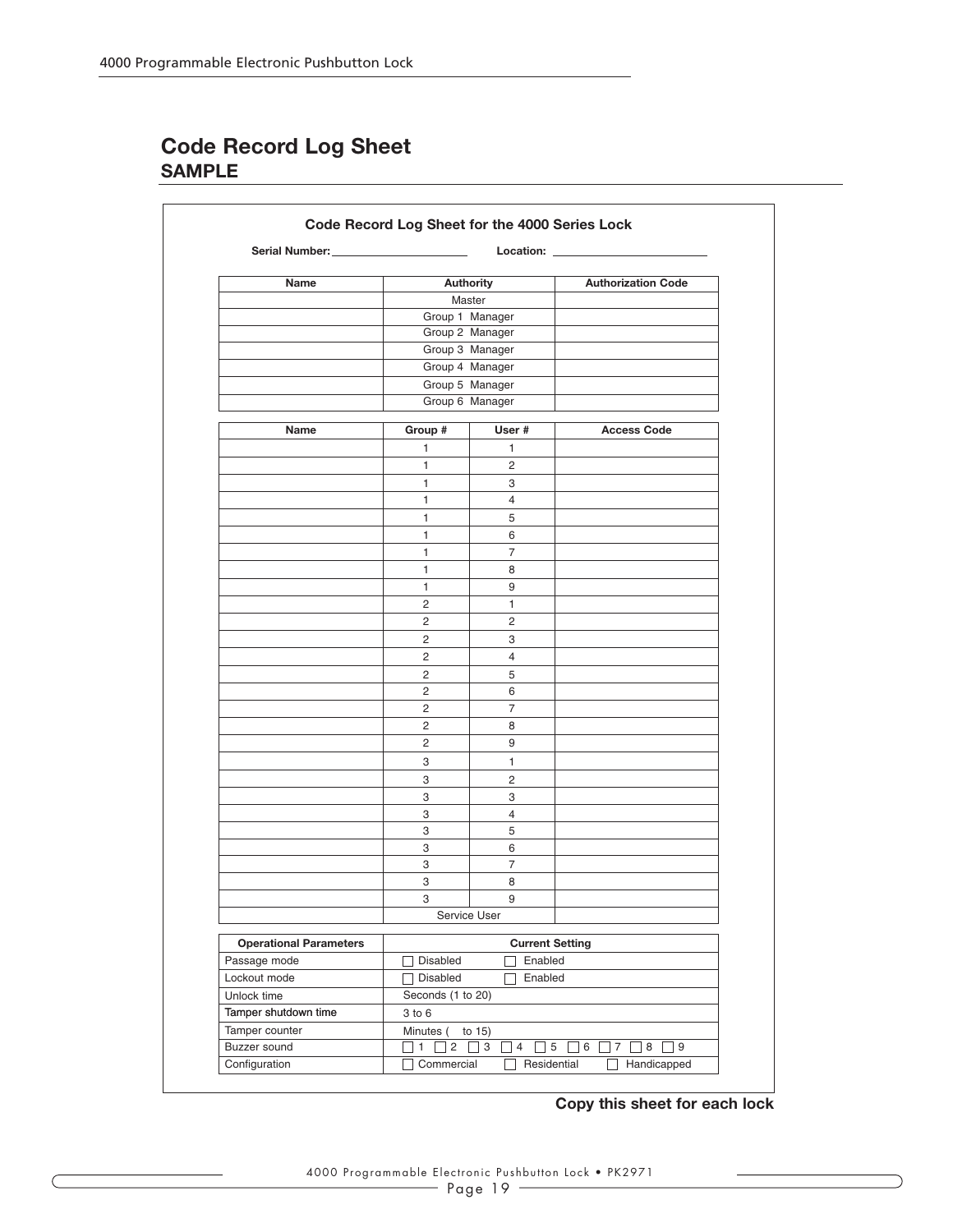

**Tel.: 1-888-217-5654 www.kaba-ilco.com Kaba Ilco subsidiary of Kaba Holding AG**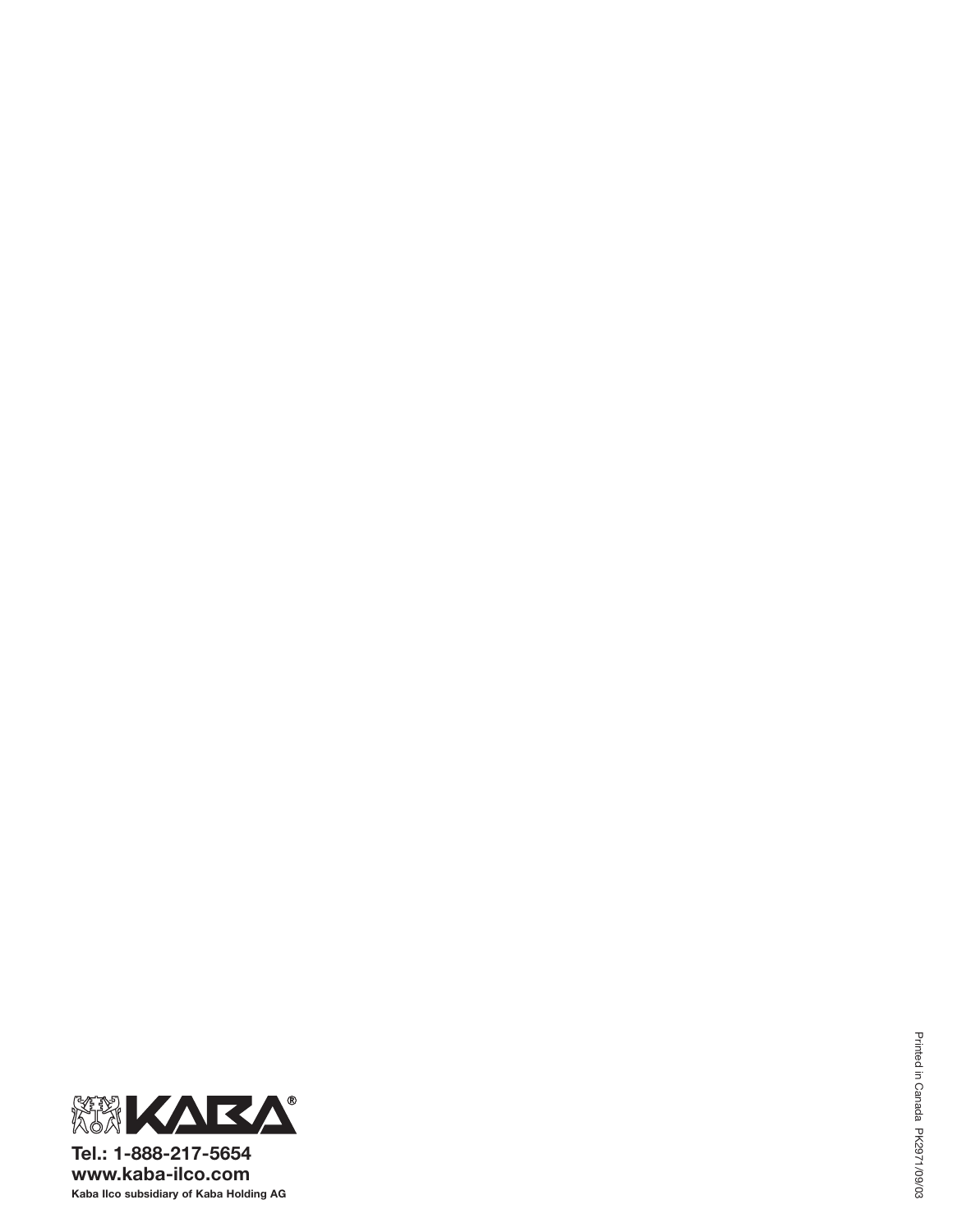| Name                          | <b>Authority</b>                                                                                                  |                | <b>Authorization Code</b> |  |
|-------------------------------|-------------------------------------------------------------------------------------------------------------------|----------------|---------------------------|--|
|                               | Master                                                                                                            |                |                           |  |
|                               | Group 1 Manager                                                                                                   |                |                           |  |
|                               | Group 2 Manager                                                                                                   |                |                           |  |
|                               | Group 3 Manager                                                                                                   |                |                           |  |
|                               | Group 4 Manager<br>Group 5 Manager                                                                                |                |                           |  |
|                               |                                                                                                                   |                |                           |  |
|                               | Group 6 Manager                                                                                                   |                |                           |  |
| Name                          | Group #<br>User #                                                                                                 |                | <b>Access Code</b>        |  |
|                               | $\overline{4}$                                                                                                    | 1              |                           |  |
|                               | $\overline{4}$                                                                                                    | 2              |                           |  |
|                               | $\overline{4}$                                                                                                    | 3              |                           |  |
|                               | $\overline{4}$                                                                                                    | $\overline{4}$ |                           |  |
|                               | $\overline{4}$                                                                                                    | 5              |                           |  |
|                               | $\overline{4}$                                                                                                    | 6              |                           |  |
|                               | $\overline{4}$                                                                                                    | $\overline{7}$ |                           |  |
|                               | $\overline{4}$                                                                                                    | 8              |                           |  |
|                               | $\overline{4}$                                                                                                    | 9              |                           |  |
|                               | 5                                                                                                                 | $\mathbf{1}$   |                           |  |
|                               | 5                                                                                                                 | $\overline{2}$ |                           |  |
|                               | 5                                                                                                                 | 3              |                           |  |
|                               | 5                                                                                                                 | $\overline{4}$ |                           |  |
|                               | 5                                                                                                                 | 5              |                           |  |
|                               | 5                                                                                                                 | 6              |                           |  |
|                               | 5                                                                                                                 | $\overline{7}$ |                           |  |
|                               | 5                                                                                                                 | 8              |                           |  |
|                               | 5                                                                                                                 | 9              |                           |  |
|                               | 6                                                                                                                 | $\mathbf{1}$   |                           |  |
|                               | 6                                                                                                                 | $\overline{2}$ |                           |  |
|                               | 6                                                                                                                 | 3              |                           |  |
|                               | 6                                                                                                                 | $\overline{4}$ |                           |  |
|                               | 6                                                                                                                 | 5              |                           |  |
|                               | 6                                                                                                                 | 6              |                           |  |
|                               | 6                                                                                                                 | $\overline{7}$ |                           |  |
|                               | 6                                                                                                                 | 8              |                           |  |
|                               | 6                                                                                                                 | 9              |                           |  |
|                               | Service User                                                                                                      |                |                           |  |
| <b>Operational Parameters</b> |                                                                                                                   |                |                           |  |
| Passage mode                  | <b>Current Setting</b><br>Disabled<br>Enabled                                                                     |                |                           |  |
| Lockout mode                  | □ Disabled<br>Enabled                                                                                             |                |                           |  |
| Unlock time                   | Seconds (1 to 20)                                                                                                 |                |                           |  |
| Tamper shutdown time          | $3$ to $6$                                                                                                        |                |                           |  |
| Tamper counter                | Minutes (<br>to $15)$                                                                                             |                |                           |  |
| Buzzer sound                  | $\Box$ 1 $\Box$ 2<br>$\Box$ 3<br>$\Box$ 4<br>$\overline{\phantom{a}}$ 5<br>$\Box$ 6 $\Box$ 7<br>$\Box$ 8 $\Box$ 9 |                |                           |  |
| Configuration                 | Commercial<br>Residential<br>Handicapped                                                                          |                |                           |  |

#### **Copy this sheet for each lock**

#### **Technical Support**

For **Technical Support**, call **1-888-217-5654** 8:00 AM to 5:00 PM Eastern time, Monday to Friday (except holidays).